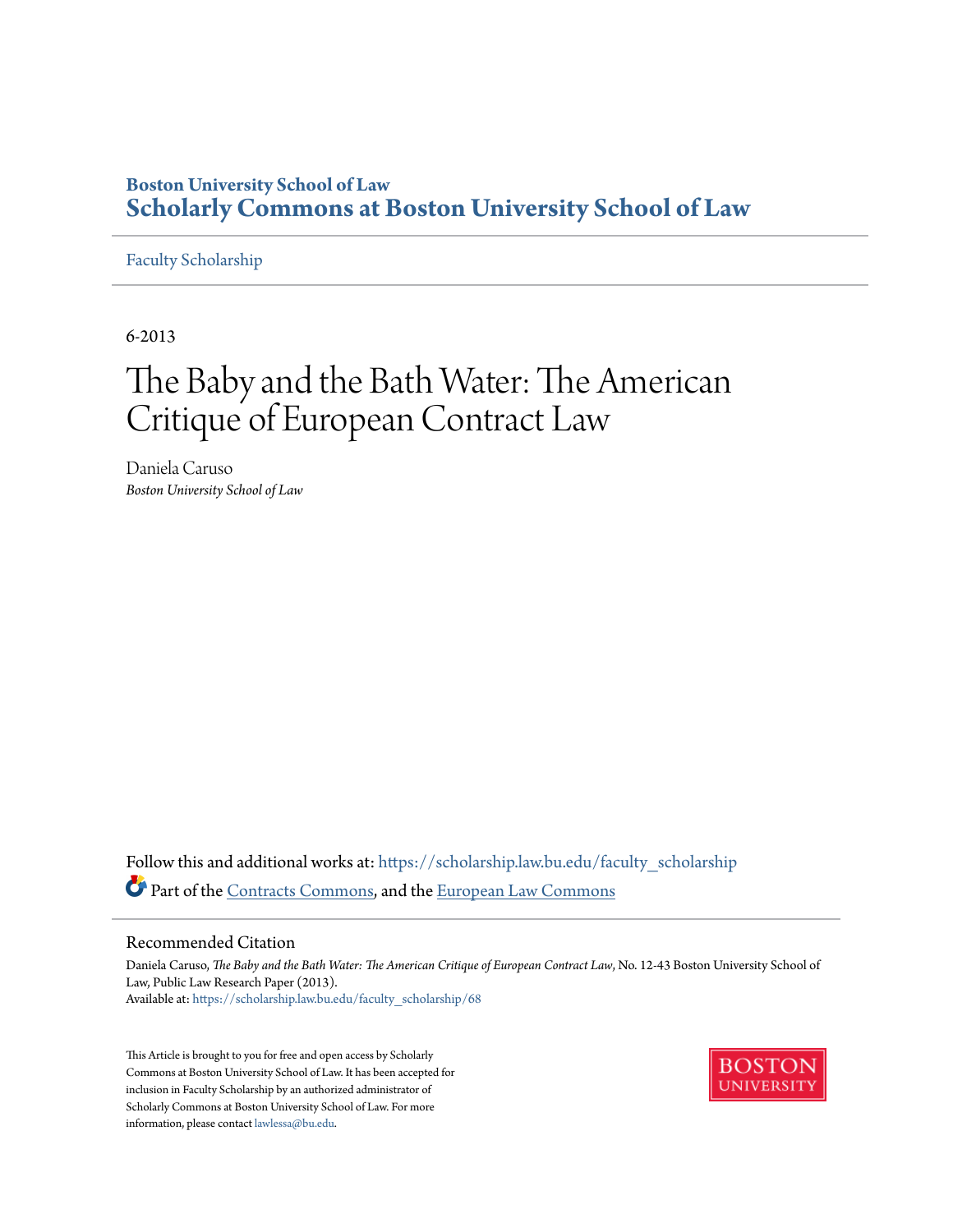

## **THE AMERICAN CRITIQUE OF EUROPEAN CONTRACT LAW THE BABY AND THE BATH WATER:**

*Porthcoming 61:3 American Journal of Comparative Law 2013*<br>*Postnational Rulemaking between Authority and Autonomy Conference, Amsterdam,* Forthcoming 61:3 American Journal of Comparative Law 2013 Boston University School of Law Working Paper No. 12-43 (August 24, 2012, Rev. June 21, 2013) *Septemb ber 20-21, 2 2012* 

> Boston University School of Law **Daniela Caruso**

This paper can be downloaded without cha w<br>arge at:

http://www.bu.edu/law/faculty/scholarship/workingpapers/2012.html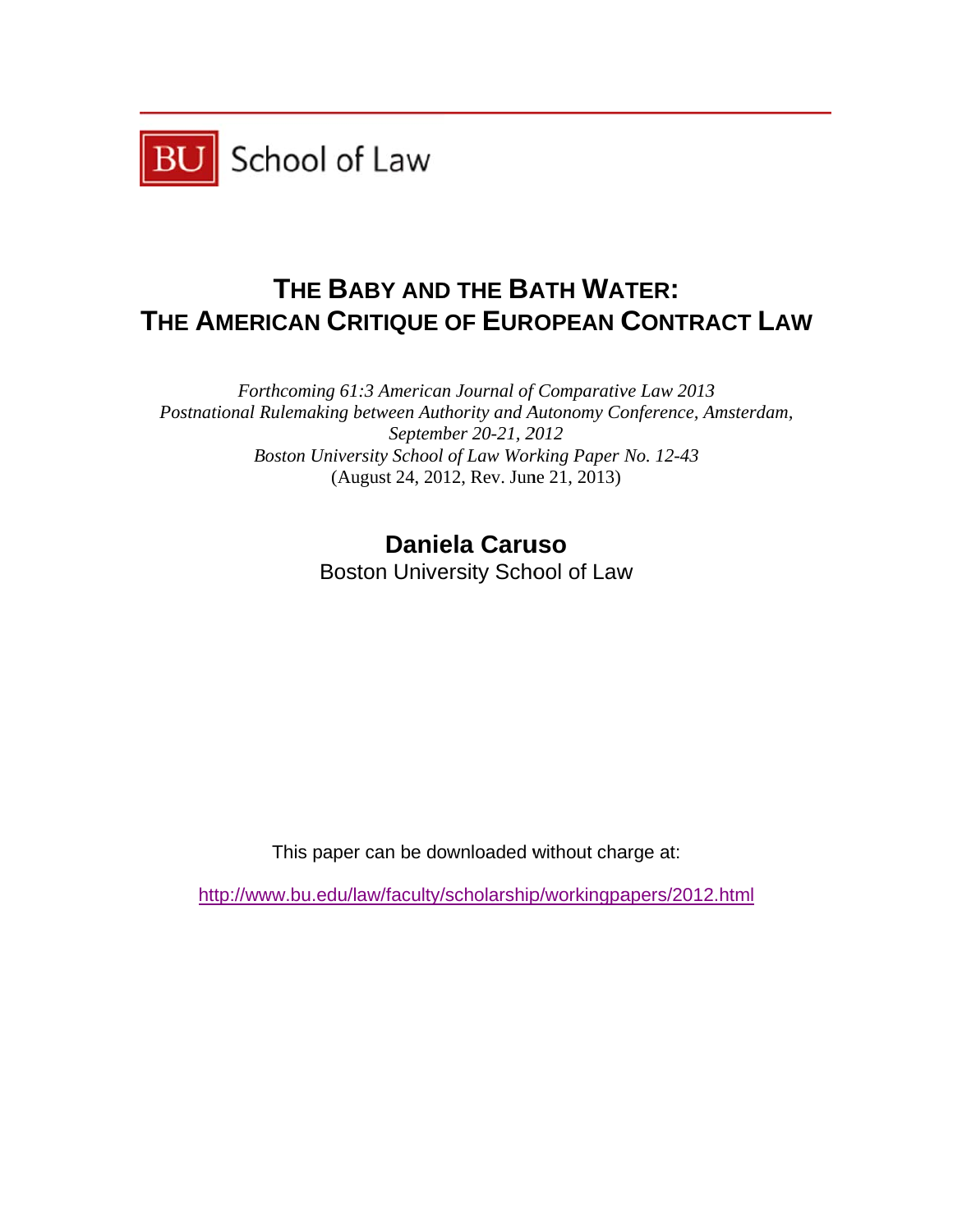#### DANIELA CARUSO

The Baby and the Bath Water: The American Critique of European Contract Law

#### 61 American Journal of Comparative Law 479 (2013)

 *This paper aims to contribute to a larger research agenda concerning the possibility of meaningful transatlantic dialogue about private-law reform. Both the European Union and the United States regulate private autonomy extensively. In spite of contextual similarities, however, there are several barriers making dialogue among legal scholars difficult. In particular, the conversation about social justice—by now an important element of private-law reform within the European Union—is less prominent in American contract law scholarship. In U.S. legal academia, social justice is a matter for moral philosophers, development economists, and constitutionalists, and also provides normative frameworks for current property and torts debates, but its impact on contracts scholarship has declined over the past few years, and efficiency discourse has often replaced social justice parlance.* 

 *Against this background, this paper takes a close look at a recent transatlantic exchange in matters of private-law reform—a Chicago Law School conference on a proposed Common European Sales Law—and identifies a few counter-intuitive points of convergence between U.S. and European scholarship. Along the way, the paper also highlights structural and discursive incompatibilities, but concludes that the dialogue is, as a whole, valuable and should be kept alive.* 

 *In designing post-national rules for private autonomy, Europe may draw better lessons from U.S. regulatory experiences if it first deconstructs the wholesale pro-market rhetoric of otherwise relevant literature. When this is done, the payoffs of American commentaries become more appreciable. Taking the lead from some Chicagoan insights, this paper recommends customizing the empirical investigation of EU markets so as to factor socio-economic asymmetries into the equation of private-law reform.* 

 Professor of Law, Boston University School of Law.

Paper presented at the Conference at the University of Amsterdam: The Architecture of Postnational Rulemaking between Authority and Autonomy (Sept. 20-21, 2012). Thanks to James Fleming, Miles Freeman, Martijn Hesselink, Duncan Kennedy, Chantal Mak, Fionnuala Ní Aoláin, and Fernanda Nicola for comments on earlier versions of this draft. Errors remain mine.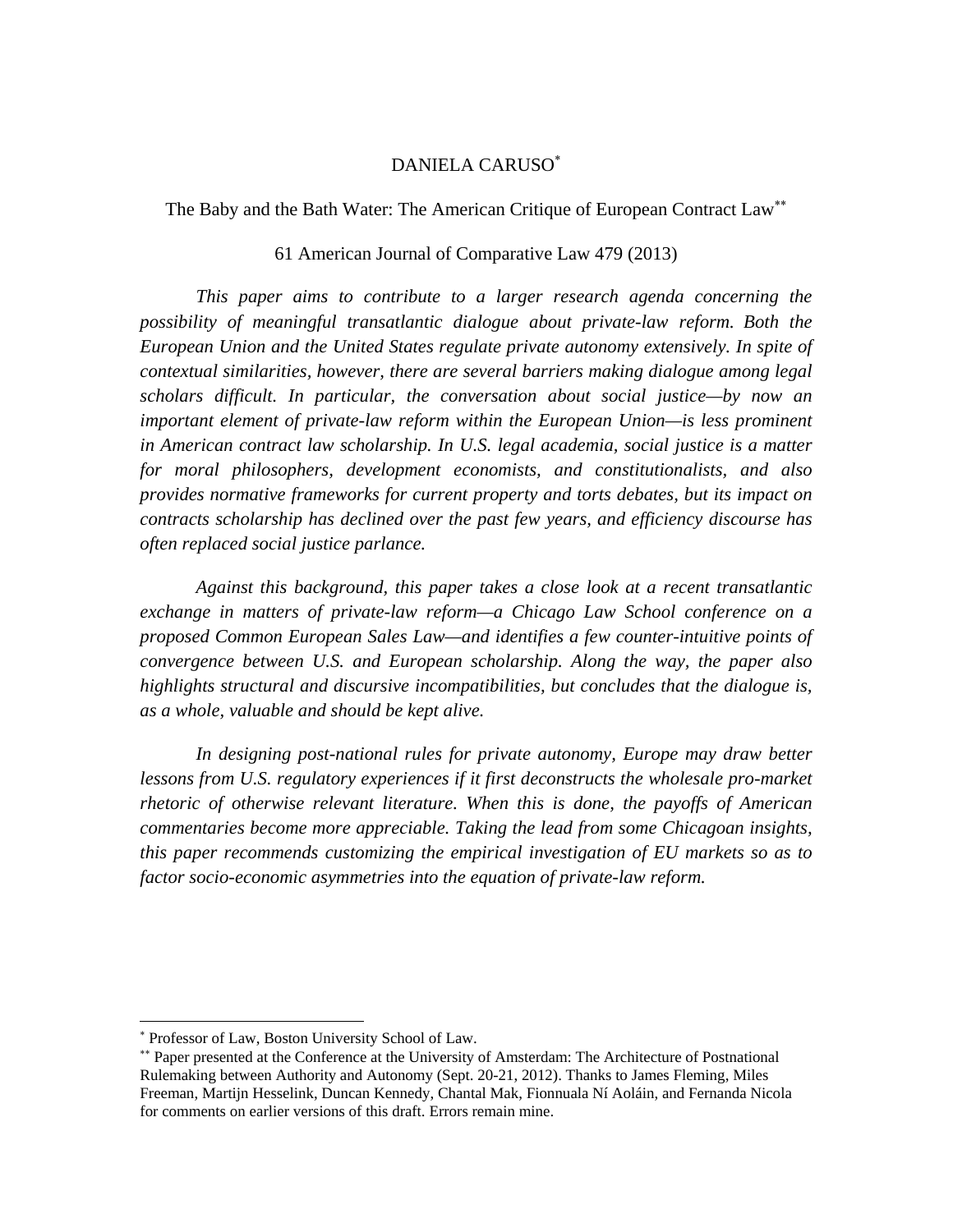#### I. INTRODUCTION

 This paper aims to contribute to a larger research agenda concerning the possibility of meaningful transatlantic dialogue about private-law reform.<sup>1</sup> Both the European Union and the United States currently exert considerable effort in regulating private actor behavior. Ongoing reforms address contractual dealings between merchants and buyers of goods or services (often individual consumers); and many of the new rules are meant to be enforced through private litigation against the breaching party (usually a merchant). Andrei Shleifer's convenient taxonomy defines this enforcement of public rules via private litigation as an intermediate regulatory step between untrammeled autonomy and regulation via agency enforcement.<sup>2</sup> The ideologically nuanced character of this technique, half-way between top-down control and *laissez-faire*, makes it politically more viable than stricter regulatory alternatives in response to the ongoing global crisis. As a result, on both sides of the Atlantic we are witnessing new efforts to redefine the rules of private autonomy in such markets as credit cards or online sales.

 In spite of contextual similarities, however, there are barriers making dialogue among legal scholars difficult. In particular, the conversation about social justice, which in the European Union has grown into an important element of private-law reform, $3$  is now less prominent in American contract law scholarship. In American legal academia, social justice is now a matter for moral philosophers,<sup>4</sup> development economists,<sup>5</sup> and constitutionalists,<sup>6</sup> and also provides normative frameworks for current property and torts debates, but its impact on contracts scholarship has significantly declined. To be sure, the U.S. debate about contract rules is not exempt from worries about unfair commercial practices and systemic distributive asymmetries,<sup>7</sup> but the methodology for addressing such phenomena has been, for a few years, more frequently informed by neoclassical

<sup>1</sup> *See* Fernanda Nicola, *Transatlanticisms: Constitutional Asymmetry and Selective Reception of U.S. Law*  and Economics in the Formation of European Private Law, 16 CARDOZO J. INT'L & COMP. L. 87 (2008).<br><sup>2</sup> Andrei Shleifer, *Understanding Regulation*, 11 EUR. FIN. MGMT. 439, 445 (2005).

<sup>&</sup>lt;sup>3</sup> See Chantal Mak, *Constitutional Aspects of a European Civil Code*, *in* TOWARDS A EUROPEAN CIVIL CODE 333, 349 (Hartkamp et al. eds., 4th ed. 2011) ("[T]he discussion on further harmonization of private law can explicitly consider the role of private law in the redistribution of wealth in society. . . . [Private law] represents a view on how society should be arranged and what values govern the relationships among European citizens.") (footnotes omitted).

<sup>4</sup> *See, e.g.*, MARTHA C. NUSSBAUM, SEX AND SOCIAL JUSTICE (1999); JOHN RAWLS, A THEORY OF JUSTICE (1971).

<sup>&</sup>lt;sup>5</sup> See, e.g., AMARTYA SEN, INEQUALITY REEXAMINED (1992).<br><sup>6</sup> See, e.g., Frank Michelman's legal scholarship on social justice, as highlighted by Judge Guido Calabresi, *In Tribute: Frank I. Michelman*, 125 HARV. L. REV. 8

<sup>&</sup>lt;sup>7</sup> See, e.g., Rachel Arnow-Richman, *Cubewrap Contracts: The Rise of Delayed Term, Standard Form Employment Agreements*, 49 ARIZ. L. REV. 637 (2007).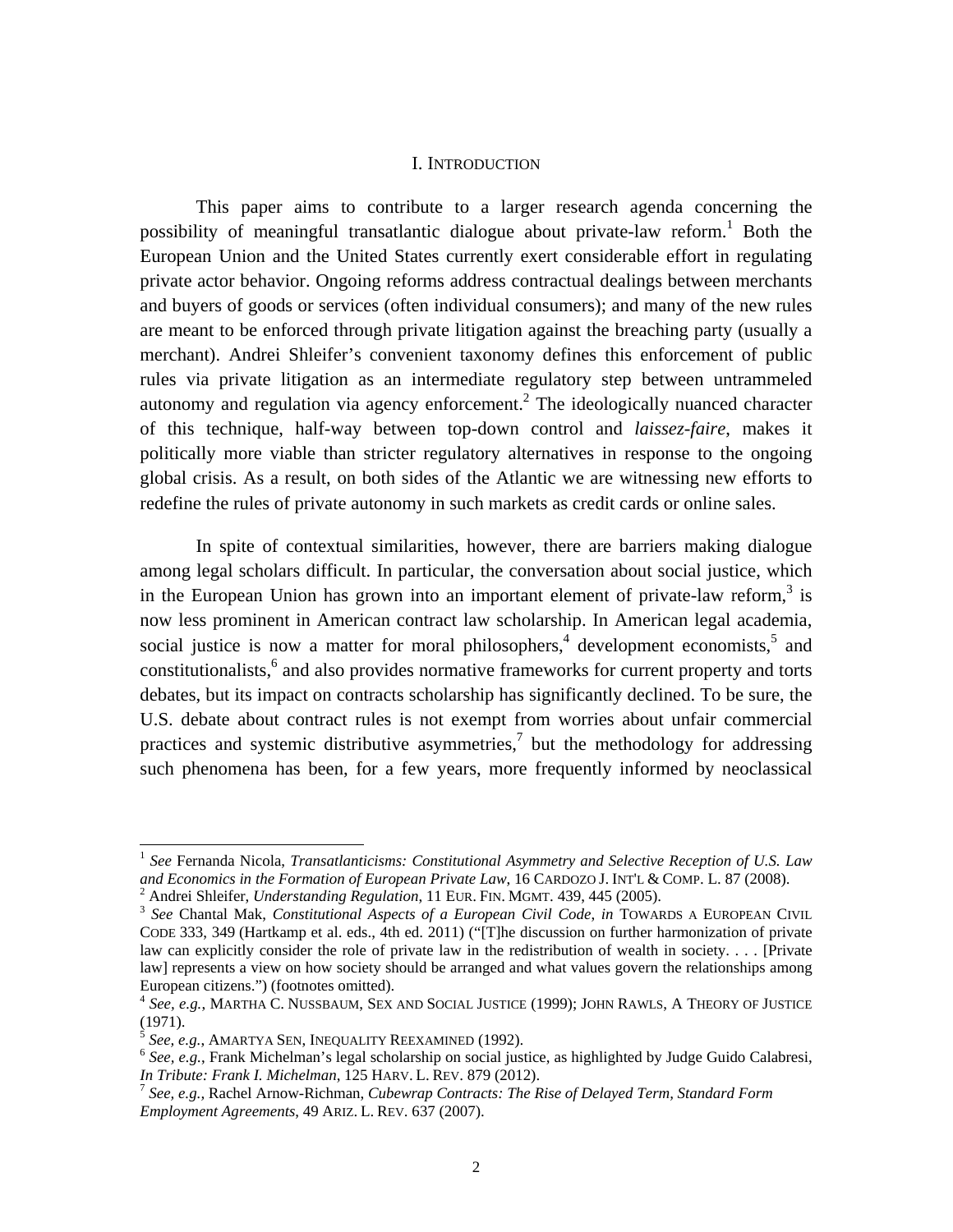parameters and over-determined by efficiency concerns.<sup>8</sup> In Europe, efficiency and private autonomy also remain fundamental metrics among contracts scholars,<sup>9</sup> but given the political dynamics of legal integration over the past three decades, the proponents of contract law harmonization have had to provide frequent reassurance that the harmonization of market rules would not ignore the justice aspirations of Member States' private laws. As a result, social justice has gained discursive ground in EU contract law.

 Against this background, this paper takes a close look at a recent transatlantic exchange in matters of private-law reform—a Chicago Law School conference on a proposed Common European Sales Law (CESL)<sup>10</sup>—and identifies a few counter-intuitive points of convergence between U.S. and European scholarship. Along the way, the paper also highlights structural and discursive incompatibilities, but concludes that the dialogue is, as a whole, valuable and should be kept alive.

 In commenting on the proposed CESL, U.S. scholars offer a reflection of the multitude of opinions that animate the current American debate on the regulation of private autonomy. The challenge for European readers is to understand where each critique comes from, to eliminate argumentative postures determined by contingent American politics, and to adapt what remains to the different reality of European law and politics. Reading between the lines is often necessary. There may be more support in U.S. legal academia for an ethical, embedded and socially sensitive market regime than first meets the eye. There may be important caveats and lessons underneath a patina of neoliberal rhetoric.

 The proposed CESL is meant to be an optional instrument, i.e., a sales regime that parties may choose by agreement instead of default rules resulting from state law and international private law. Some of the American commentary questions the wisdom of adding yet another regime to those already available.<sup>11</sup> Other contributions focus instead, in whole or in part, on the substantive aspects of the CESL, namely on the particular

<sup>8</sup> *See, e.g.*, Russell B. Korobkin, *Bounded Rationality, Standard Form Contracts, and Unconscionability*,

<sup>70</sup> U. CHI. L. REV. (2003).<br><sup>9</sup> See, e.g., Simon J Whittaker, *The Optional Instrument of European Contract Law and Freedom of Contract*, 7 EUR. REV. CONT. L. 371 (2011).

<sup>&</sup>lt;sup>10</sup> Conference on European Contract Law at the University of Chicago Law School: A Law-and-Economics Perspective (Apr. 27-28, 2012), *available at* http://www.law.uchicago.edu/events/europeancontractlaw [hereinafter *the Chicago Conference*]. The conference papers have been revised and published. *See* Thomas Ackermann, *Introductory Note*, 50 COMMON MKT. L. REV. Special Issue 1 (2013).<br><sup>11</sup> *See, e.g.*, Saul Levmore, *Harmonization, Preferences, and the Calculus of Consent in Commercial and* 

*Other Law,* 50 COMMON MKT. L. REV. Special Issue 243 (2013); Eric Posner, *The Questionable Basis of the Common European Sales Law: The Role of an Optional Instrument in Jurisdictional Competition*, 50 COMMON MKT. L. REV. Special Issue 261, 270-271 (2013) (noting that the pro-consumer rules of the CESL make it unattractive to sellers and therefore unlikely to succeed as an opt-in device).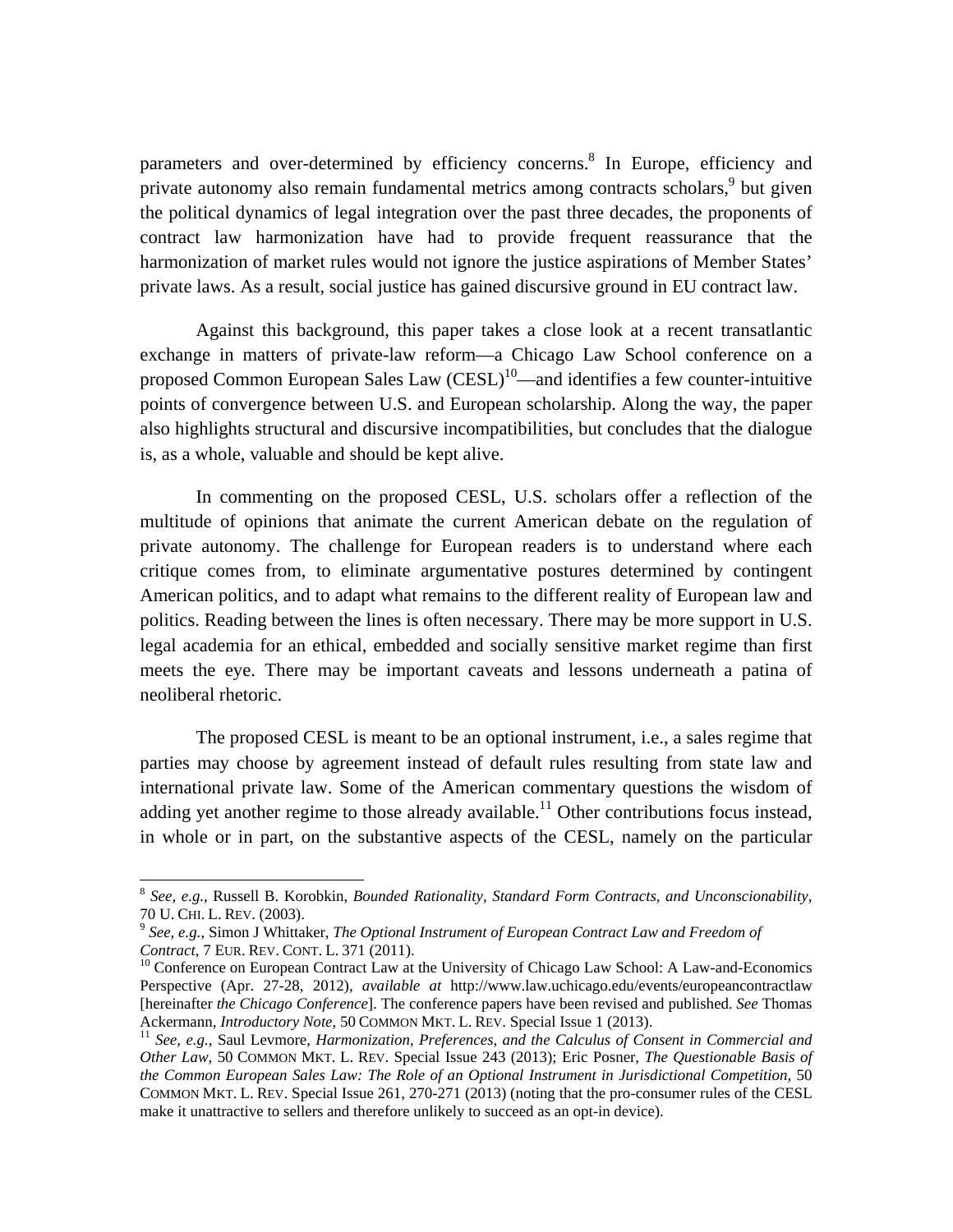balance that the proposed text strikes between the parties' private autonomy and competing regulatory goals. This paper examines only the latter, substantive set of critiques, in light of the fact that the optional CESL regime may one day serve as blueprint for a supranational law of contract.<sup>12</sup> Its content—in so far as it endorses a particular blend of autonomy and regulation—may therefore matter more than its current institutional status.

 Most of the contributions referenced within this paper are critical of the proposed CESL. Predictably, American scholars conclude that the proposal interferes excessively with private autonomy; that its analytics of consumer protection are obsolete; that it leads to inefficient results; and that it does not even promote fairness. This condemnation of the Commission's work, however, comes in several strands that this paper attempts to disentangle. First, there is a typically neoclassical critique, which begins with the tenets of price theory and ends with a negative assessment of the Commission's entire involvement in contract law matters. Professor Richard Epstein's paper offers the most prominent example of such a perspective.<sup>13</sup> This approach still sets the tone of the discussion on contract rules in U.S. academic circles and deserves assessment.

 There is, second, a line of attack grounded in UCC studies that probes the Commission's understanding of norm formation in business communities. Professor Lisa Bernstein, an authority in this field, manages to touch, perhaps inadvertently, on a highly sensitive point of disagreement among EU academics—namely, the questionable wisdom of assuming the existence of a collective and coherent ethos at the heart of the internal market project. $^{14}$ 

 A third type of critique shares Bernstein's skepticism and follows the methodology of behavioral law and economics. It is notable, in this regard, that the proposed CESL is disliked not only by law-and-economics scholars traditionally averse to market regulation, but also by academics who have actively promoted regulatory agendas in response to the recent financial crisis. The contribution co-authored by

<sup>12</sup> *See* Thomas Ackermann, *Public Supply of Optional Standardized Consumer Contracts: A Rationale for the Common European Sales Law?* 50 COMMON MKT. L. REV. Special Issue 11, 12 (2013) (reminding his audience that the CESL, just like many other instruments of private law approximation, has its origin in a well documented project of substantive contract law codification at the supranational level. Because of political resistance, this project has had to morph into diluted and pluralistic forms of harmonization, but intermediate steps such as the CESL still bring the European Union a little closer to a uniform and supranational contract law).

<sup>&</sup>lt;sup>13</sup> Richard Epstein, *Harmonization, Heterogeneity and Regulation: CESL, The Lost Opportunity for Constructive Harmonization*, 50 COMMON MKT. L. REV. Special Issue 207 (2013). 14 Lisa Bernstein, *An (Un)Common Frame of Reference: An American Perspective on the Jurisprudence of* 

*the CESL*, 50 COMMON MKT. L. REV. Special Issue 169 (2013).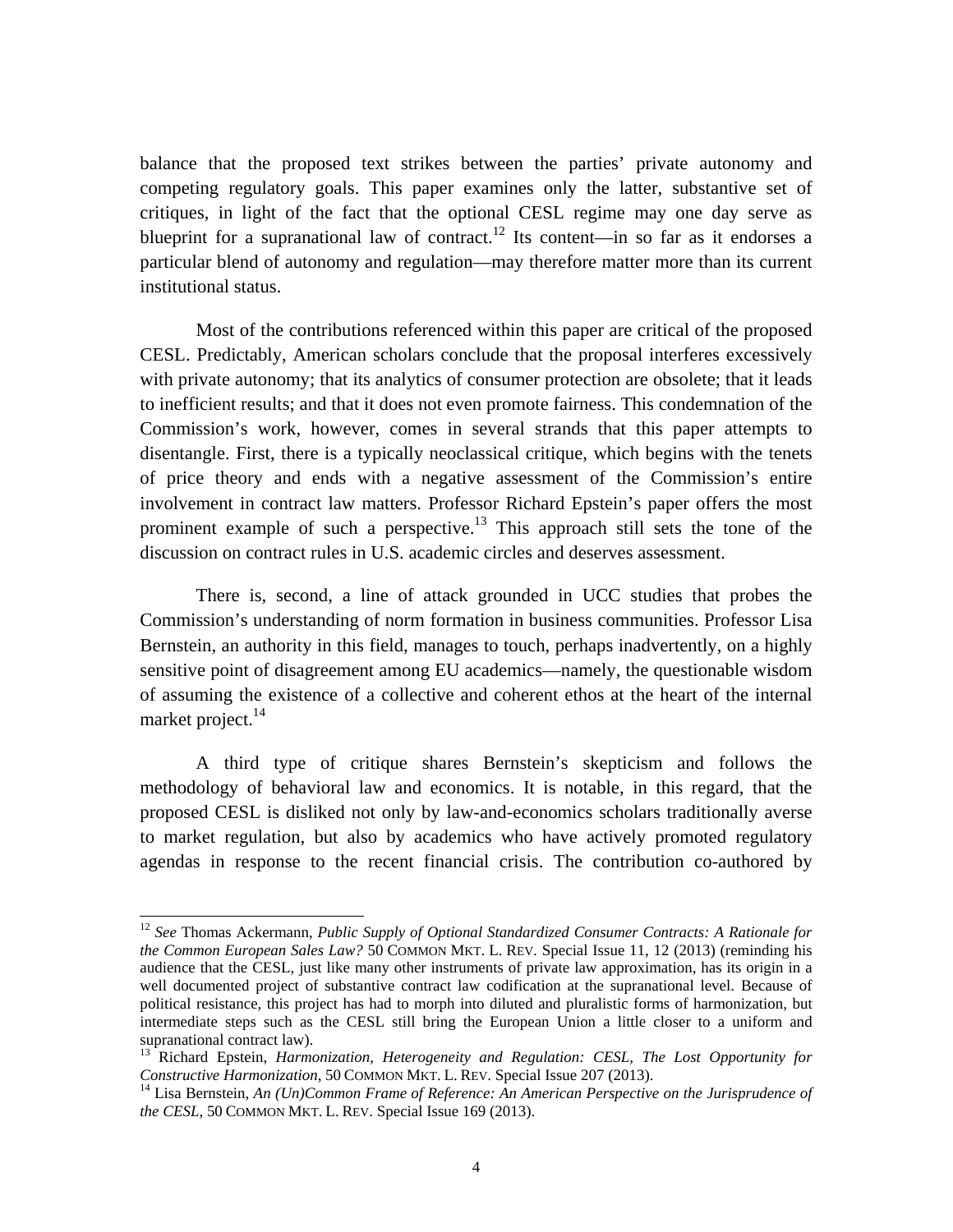Professors Omri Ben-Shahar and Oren Bar-Gill proves very instructive in this regard and will be discussed extensively.<sup>15</sup>

 To explain these authors' negative tone, which is so loud at times as to silence what is in fact constructive criticism, these pages address the narrow and defensive stance of those behavioral economists who happen to support regulatory agendas in the context of American legal reforms. Their caution is a necessary adaptation to a currently dominant mode of American legal and economic thought that assumes the inherent efficiency of markets and holds pro-consumer rules to prohibitively high justificatory standards. This mode of discourse, however, is neither immanent nor universal. Evidence of its historical contingency in American contracts scholarship should allow us to relax its assumptions and to witness more fruitful dialogue between U.S. behavioral scholarship and EU private-law projects. In designing a post-national architecture of autonomy—its scope, its limits, its practical workings—Europe may draw better lessons from U.S. regulatory experiences if it first deconstructs the wholesale pro-market rhetoric of otherwise relevant literature. When this is done, the payoffs of American commentaries become more appreciable.

 The last part of this paper is about such payoffs. The emphasis of behavioral law and economics on market-specific dynamics is a call for clarity about the uneven distributive impact of a uniform, coherent and cross-sector EU private law. It is with this type of insight that EU lawmakers and academics should engage.

 The U.S.-based behavioral critique is, at its heart, an invitation to bring to the table of private-law harmonization a whole set of currently missing data. Its emphasis on consumer biases, irrational choices, and path dependence should prompt research on aspects of the EU market that are to this day severely understudied. Research should focus, in particular, on those market behaviors that reinforce the socio-economic asymmetry between "center" and "periphery" in Europe.<sup>16</sup> To name just one example, the resilient dominance of Western brands' reputation in the perception of Central and Eastern European consumers is irrational, and yet strong enough to grant Western manufacturers long-lasting advantages. Strangely, such phenomena are not on the radar screen of the European Commission, whose current market studies yield mostly

l

<sup>15</sup> Oren Bar-Gill & Omri Ben-Shahar, *Regulatory Techniques in Consumer Protection: A Critique of European Consumer Contract Law*, 50 COMMON MKT. L. REV. Special Issue 109 (2013) [hereinafter *Regulatory Techniques*].<br><sup>16</sup> Damjan Kukovec, *A Critique of the Rhetoric of Common Interest in the European Union Legal* 

*Discourse* (Harv. Law Sch. Inst. for Global Law & Pol'y., Working Paper, 2012), *available at*  http://www.harvardiglp.org/new-thinking-new-writing/a-critique-of-rhetoric/ (developing fundamental analytics for the study of center-periphery asymmetries in EU law). *See also* R.L. King, *Southern Europe: Dependency or Development?*, 67 GEOGRAPHY 221 (1982) (adapting the "core-periphery framework" to the regional development of Europe).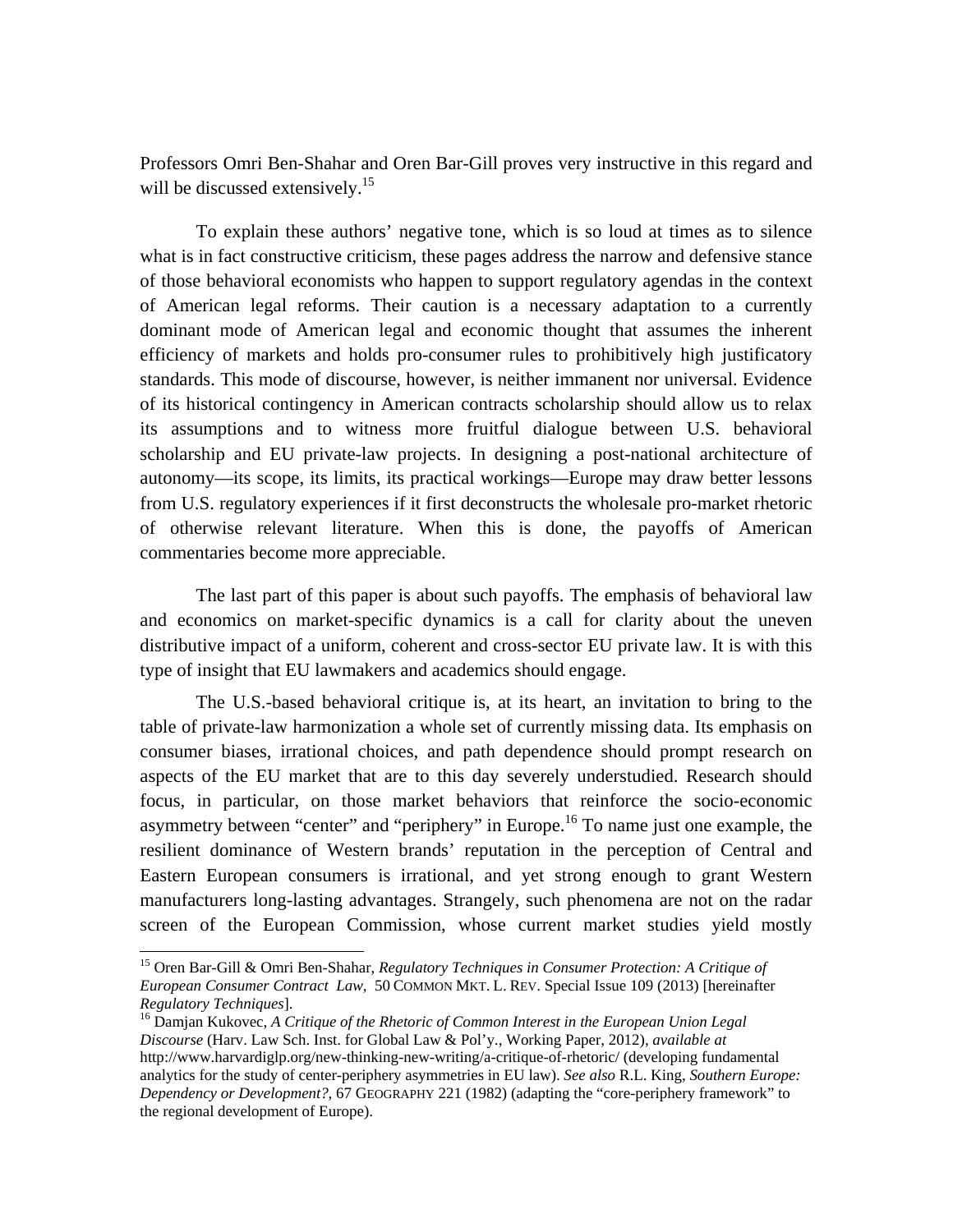aggregate data and fail to grasp the impact of proposed uniform rules upon structurally disadvantaged merchants. Ultimately, this paper recommends customizing the empirical investigation of EU markets so as to factor socio-economic asymmetries into the equation of private-law reform.

#### II. THE CHICAGO CONFERENCE IN CONTEXT

 As a general matter, U.S. scholars tend to take notice of Continental legal developments when these developments play into a current obsession within American jurisprudence. At the time of the federalist revolution wrought by the Rehnquist Court, U.S. law reviews witnessed a flurry of writings on such topics as European legal integration, subsidiarity, and multi-level governance.<sup>17</sup> The EU's ongoing project of legal integration had immediate pay-offs for the scholars of U.S. federalism: it provided an opportunity to discuss politically salient domestic affairs in a context that was foreign and different enough to dilute ideological bias; it conferred a veneer of scholarly objectivity; and it showed that enhancing or preserving states' autonomy was not necessarily a conservative project. $^{18}$ 

 The current surge of interest in EU sales law is equally due to an overlap between positive EU law and a pressing reform agenda in the United States. The regulation of private autonomy—its extent and indeed its very existence—is all the rage in contemporary U.S. politics. The Consumer Financial Protection Bureau (CFPB), which began operating in the summer of 2012 in the face of strenuous political opposition, was allegedly the brainchild of two prominent law professors who had laid the theoretical grounds for enhanced consumer credit regulation.<sup>19</sup> In this context, the American commentary on the proposed CESL is more than academic. Arguments matter. The determined defense of freedom to and from contract was the cornerstone of judicial and legislative assaults upon President Obama's health care reform—a piece of legislation

<sup>17</sup> *See, e.g.*, George Bermann, *Taking Subsidiarity Seriously: Federalism in the European Community and the United States*, 94 COLUM. L. REV. 332 (1994); Ernest Young, *Preserving Member State Autonomy in the European Union: Some Cautionary Tales from American Federalism*, 77 N.Y.U. L. REV. 1612 (2002). 18 Daniela Caruso, *EU Law in U.S. Legal Academia*, 20 TUL. J. INT'L & COMP. L. 175 (2011). Similarly

instrumental to self-reflections were the forays into Continental private law of the 1980s: the inquiry into the efficiency of common law rules—an early spring-board for the phenomenal diffusion of law and economics in U.S. legal academia—found experiential validation and intellectual legitimacy in the control group of alternative legal systems. Another strand of U.S. scholarship, known as the corporate governance movement, found both food for thought and important quantitative evidence in diverse European regimes of executive compensation, share-holders' rights, and corporate social responsibility.

<sup>19</sup> Oren Bar-Gill & Elizabeth Warren, *Making Credit Safer*, 157 U. PA. L. REV. 1 (2008); *see also* Jared Elosta, *Dynamic Federalism and Consumer Financial Protection: How the Dodd-Frank Act Changes the Preemption Debate*, 89 N.C. L. REV. 1273 ("Adopting the idea of Bar-Gill and Warren, Dodd-Frank created the Consumer Financial Protection Bureau[,] whose mission is to ensure 'that markets for consumer financial products and services are fair, transparent, and competitive.'") (internal citations omitted).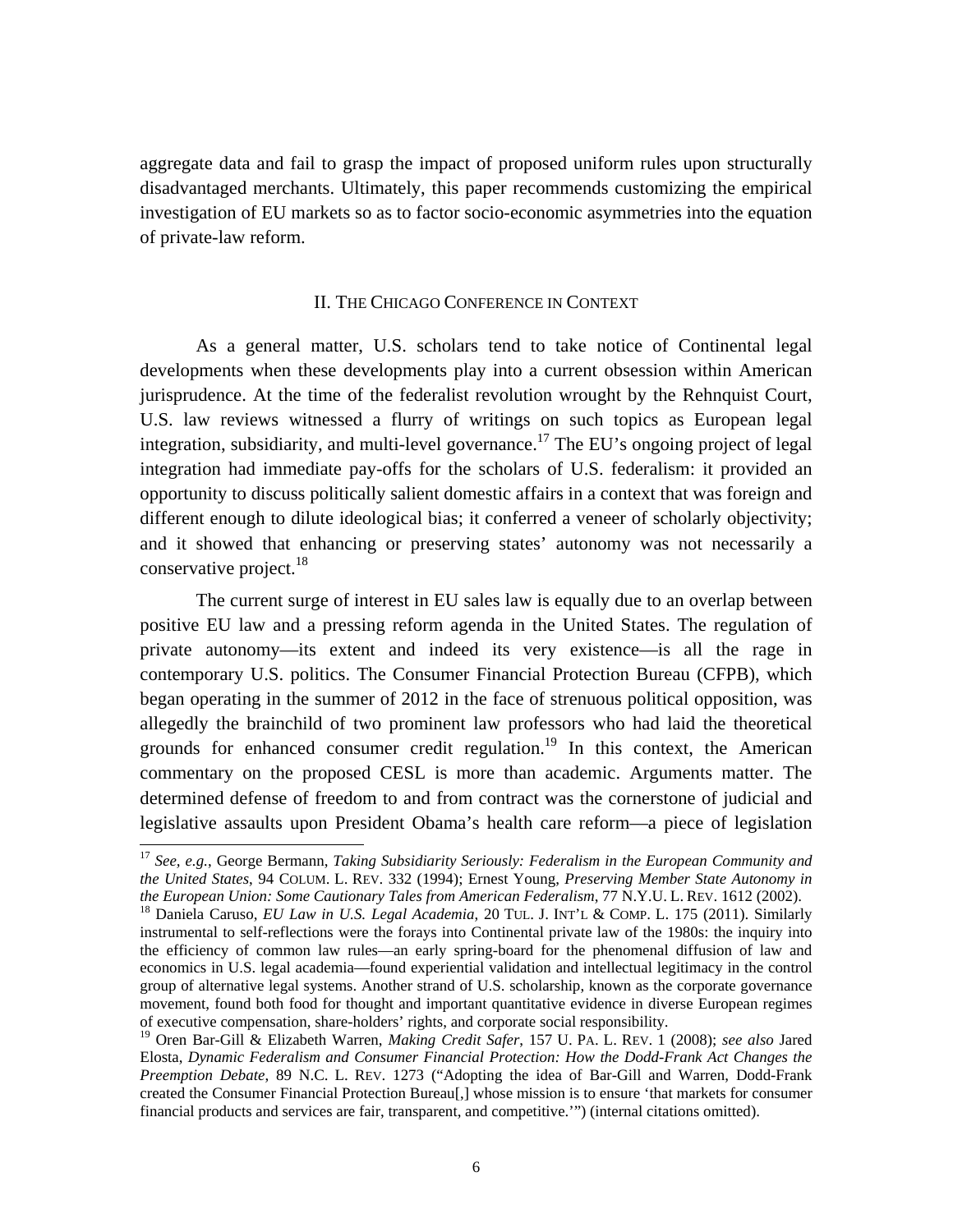whose enactment, in whole or in part, brings about massive reallocations of private and public money. Since 2008—the conventional onset of the U.S. (and global) financial crisis—American legal and political reflections have been dominated by one overarching set of questions: why, how, and to what extent to regulate private autonomy.

 The proverbial American faith in untrammeled individual initiative has indeed been shaken by the economic downturn. It is by now established that under- and deregulation allowed for an unprecedented degree of disconnect between financial markets and more tangible assets of the global economy; it is also commonly accepted that the liberalization of mortgage policies led to the bursting of the housing bubble.<sup>20</sup> But beyond this basic core of agreement, opinions diverge widely about how to prevent this series of unfortunate events from re-occurring. In the sphere of politics, as always, matters play out rather simplistically: conservatives cling to different varieties of laissez-faire ideology and point to the Euro-Crisis as yet another example of regulatory failure; liberals, in turn, invoke the need for tougher market rules and look at Europe's parallel regulatory initiatives for inspiration. In the arena of legal academia, by contrast, the game is nuanced and subtle. It is in this arena that the EU Commission, by launching its "optional tool," unwittingly provided U.S. legal scholars with a fresh opportunity to test their analytical models and to take them to a higher level of abstraction. The Chicago conference could deal with the regulation of private autonomy in another continent, and therefore in a less heated or consequential fashion.

 Every regulatory project of the European Union is cause for concern in the United States. The regulation of technical or safety standards may result in trade barriers for American products; privacy rules impose constraints upon commercial practices of U.S. exporters; services regulation, especially in the financial sector, may foreclose highly profitable avenues for U.S.-based banking, insurance and investment. Most importantly, the adoption of strict regulatory models by the European Union—a major trade bloc—is so prominent on the world scene as to raise questions about alternative, and often more relaxed, arrangements on the other side of the Atlantic.<sup>21</sup> Consumer protection—an incidental goal of the  $CESL^{22}$ —is one aspect of regulation that is subject to close monitoring in the United States. This field of EU action was notably shaped by American

<sup>20</sup> *See, e.g.*, Joseph Stiglitz, *Reversal of Fortune*, 50 VANITY FAIR 134 (2008); Joseph Stiglitz, *The Book of Jobs*, 54 VANITY FAIR 34 (2012) (explaining the crisis, in large part, as a consequence of the nonregulation of financial and housing markets since the 1980s).

<sup>21</sup> Francesca Bignami, *Cooperative Legalism and the Non-Americanization of European Regulatory Styles: The Case of Data Privacy*, 59 AM. J. COMP. L. 411 (2011). 22 *See* Simon Whittaker, *Identifying Legal Costs of Operation of the Common European Sales Law*, 50

COMMON MKT. L. REV. Special Issue 85 (2013) (emphasizing that the CESL's primary goal is the facilitation of cross-border trade).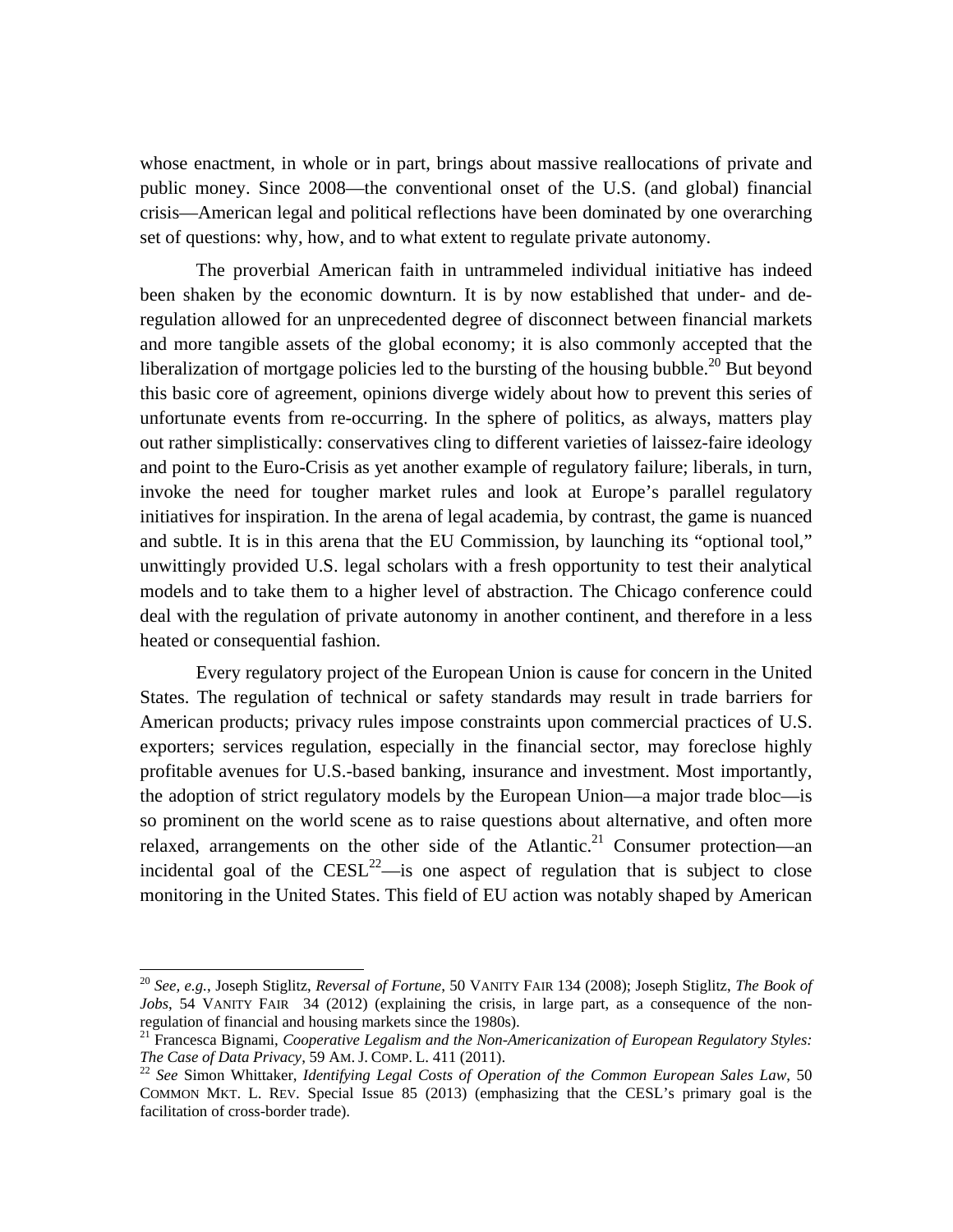archetypes at its dawn,  $^{23}$  but it soon developed its own structure and philosophy. When EU lawmakers enact pro-consumer measures that diverge from those prevalent, at any given time, on American soil, U.S. observers tend to remark upon the superiority of their own (often less intrusive) regulatory mechanisms. When the EEC product liability directive was adopted, for instance, the U.S. scholars who were arguing for the demise of strict liability in the Restatement Third of Torts: Products Liability, took the trouble to criticize the European choice as theoretically ill-conceived and indifferent to empirical evidence. $24$ 

 The CESL proposal has prompted similar reactions in U.S. legal academia. The proposal imposes a number of limits upon private autonomy and explicitly protects consumers from aggressive business practices. It is, therefore, a typical project of EU regulation that embodies a higher degree of paternalism than its American counterpart.<sup>25</sup> U.S. critics have predictably begun to take the proposal apart, this time with perhaps particularly high energy and enthusiasm.26

#### III. THE NEO-CLASSICAL CRITIQUE OF THE CESL PROPOSAL

 The question whether the harmonization of private law by means of EU legislation should embrace the goal of social justice has been answered, by many Europeans and some foreign observers, in the affirmative.<sup>27</sup> In typical old-continent fashion, this answer has been grounded in political, historical, and philosophical arguments. In support of this choice, authors have invoked the expressive function of

<sup>23</sup> *See* Michelle Everson, *Legal Constructions of the Consumer*, *in* KNOWING CONSUMERS: ACTORS, IMAGES, IDENTITIES IN MODERN HISTORY (Gerhard Haupt & Frank Trentmann eds., 2005) (noticing how a 1962 speech by John F. Kennedy concerning the thalidomide crisis provided content for an EEC Council Resolution on a "Preliminary Programme for a Consumer Protection and Information Policy" (Council Resolution, 1975 O.J. (C 92) 1)).

<sup>24</sup> James A. Henderson, Jr. & Aaron D. Twerski, *What Europe, Japan, and Other Countries can Learn from the American Restatement of Products Liability*, 34 TEX. INT'L L.J. 1, 12-13 (1999) ("The self-proclaimed progression from negligence to strict liability in Europe and Japan is quintessentially 1960s American rhetoric. The movement in this country over the last three decades has been in quite the opposite direction.") Similar criticism poured on the prohibition of many forms of distribution agreements under Article 85 of the EEC Treaty (now TFEU Art. 101) in the context of EU competition law.<br><sup>25</sup> With many qualifications, the closest American analogy to a uniform sales regime for Europe would be

the Uniform Commercial Code, which contains both mandatory rules and sticky default rules in favor of buyers.

<sup>&</sup>lt;sup>26</sup> The Conference on European Contract Law was held at a top U.S. law school, and the CESL underwent detailed commentary by highly esteemed contracts scholars. A tribute of this magnitude to the ongoing work of European academics and bureaucrats probably means that the CESL has touched a nerve or two. See Omri Ben-Shahar, *Introduction: A Law and Economics Approach to European Contract Law*, 50 COMMON MKT. L. REV. Special Issue 3 (2013). 27 Gert Brueggemeier et al., *Study Group on Social Justice in European Private Law, Social Justice in* 

*European Contract Law: A Manifesto*, 10 EUR. L.J. 653 (2004).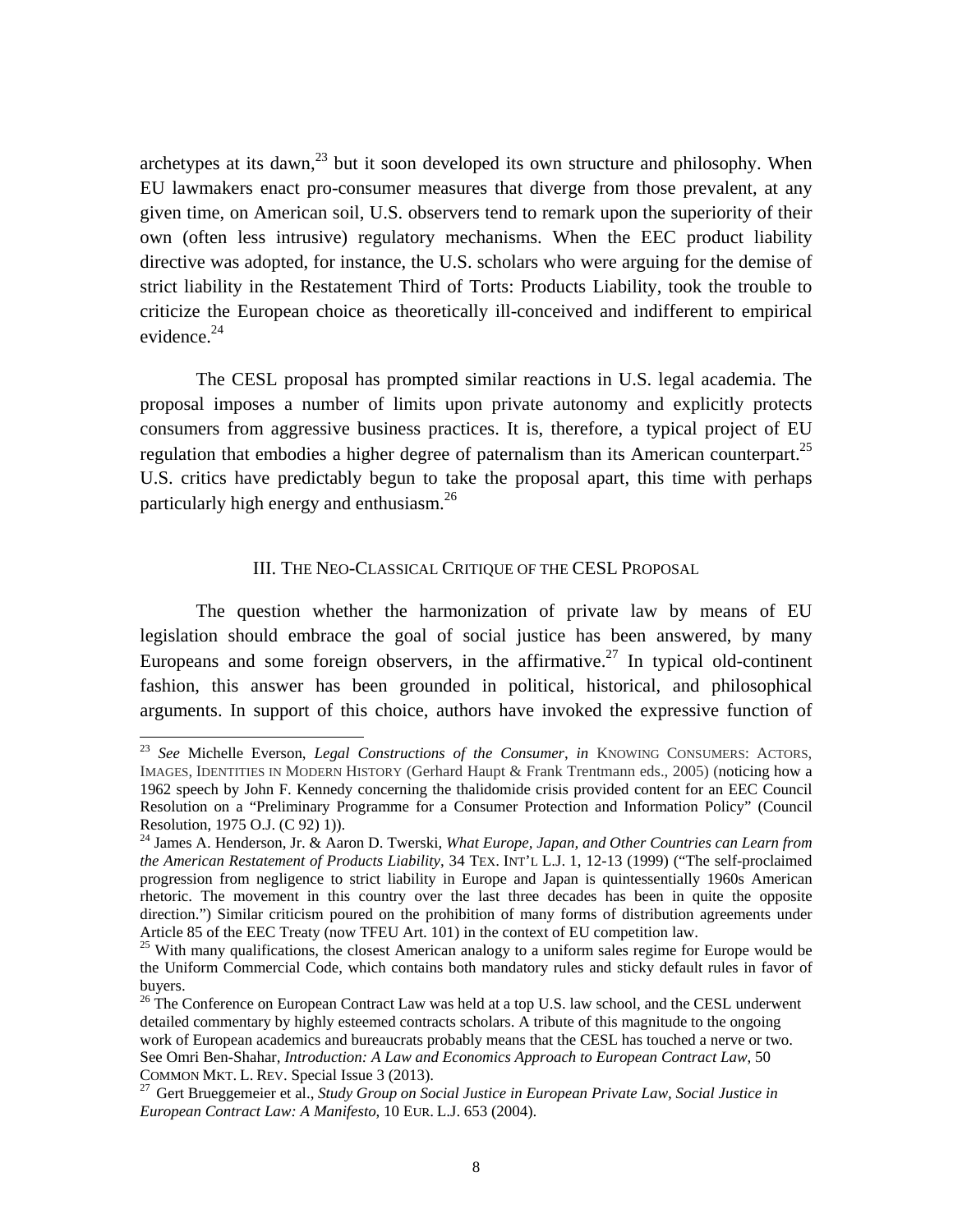private-law codifications in continental history, the importance of regulating transactions between private actors in a way that reflects higher commitments of the polity, etc.<sup>28</sup> This stance, while still vigorously contested, has gained sufficient ground in EU politics to make it difficult for the Commission to enact private-law instruments that would exclusively pursue the goal of market efficiency. More fundamentally, the Commission is constrained by the historical fact that for at least one century the private laws of the Member States have been embracing, to various degrees, redistributive considerations.<sup>29</sup> The Commission's slate is by no means blank. It simply lacks the power to reinstate a neoclassical, discrete model of private law that is indifferent to such values as the protection of the weaker party. Further constraints come from the important role of consumer protection as a source of legitimacy for supranational intervention in privatelaw matters, and from the coarse assumption that, in business-to-consumer contracts, consumers are weaker than traders. As a result, if the Commission wants to forge ahead with its private-law agenda, it has to do so in a way that responds at least in part to social justice considerations and that constrains private autonomy in consumer transactions.

 Some U.S. commentators simply miss the point of such institutional limitations when they assail the Commission's proposal with neoclassical critiques.<sup>30</sup> These authors end up opposing just about any form of interference with private autonomy and repeatedly point out that the costs due to traders' increased liability will be passed along to consumers in the form of higher prices. This stance is based not on the belief that the market has no failures, but rather on the assumption that the market itself will, with time, produce endogenous cures for its own pathologies—be they misinformation of consumers, abuses of dominance, or insufficiently safe products.<sup>31</sup> Traders will compete for customers by improving both products and sales terms, until an optimal equilibrium is established. Common law courts play an important role in this holistic scenario by enforcing privately negotiated agreements as well as tort rules.<sup>32</sup> By contrast, the legislative preemption of private autonomy, with rare exceptions, interferes with the market's natural self-healing process and is therefore to be avoided like a toxic chemical in organic gardens. Richard Epstein, denouncing the Commission's "relentless statism" and "bureaucratic ambitions," expressed this line of thought in stark terms: "[S]o long as the European Commission believes that freedom of contract is the preferred solution, it

l

<sup>28</sup> *See, e.g.*, HUGH COLLINS, THE EUROPEAN CIVIL CODE: THE WAY FORWARD (2008); Duncan Kennedy, *The Political Stakes in "Merely Technical" Issues of Contract Law*, 1 EUR. REV. PRIV. L. 7 (2001).

<sup>&</sup>lt;sup>29</sup> Hans-W. Micklitz, *Introduction—Social Justice and Access Justice in Private Law*, *in* THE MANY CONCEPTS OF SOCIAL JUSTICE IN EUROPEAN PRIVATE LAW 1, 3 (Hans-W. Micklitz ed., 2011).

 $\frac{30}{31}$  See Epstein, supra note 13.<br><sup>31</sup> Richard A. Epstein, *Behavioral Economics: Human Errors and Market Corrections*, 73 U. CHI. L. REV. 111, 111 (2006).

<sup>32</sup> Ronald Coase, *The Problem of Social Cost*, 3 J.L. & ECON. 1 (1960); Richard Posner, *A Theory of Negligence*, 1 J. LEGAL STUD. 29 (1972).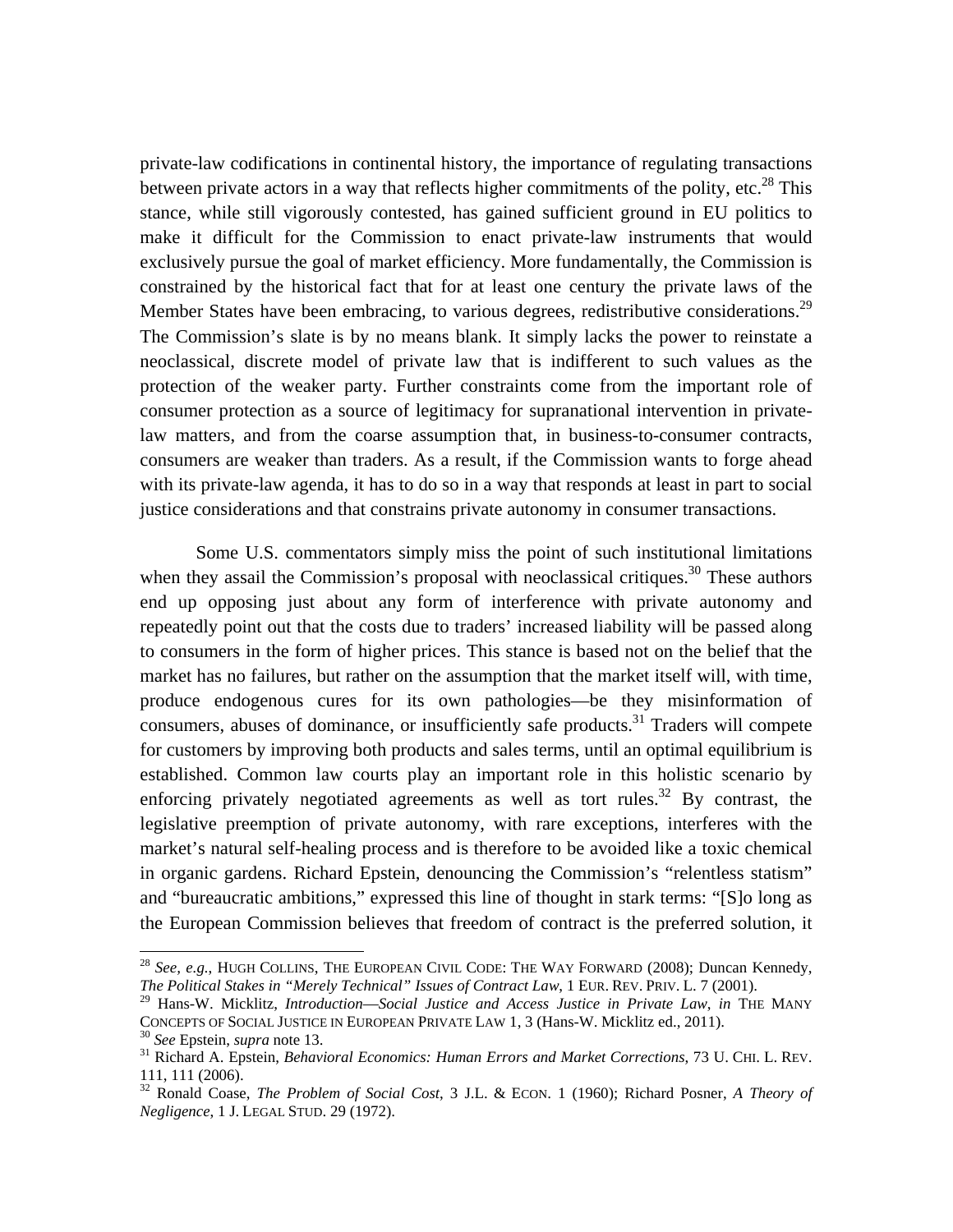should do what all sound regulators do to achieve that goal: step out of the limelight as quickly as possible."  $33$ 

 Within this divisive framework, the chances of a fruitful U.S.-EU dialogue are practically zero. The Commission is indeed committed to going forward with the harmonization of private law and, as a rational institutional player, is definitely moved by the self-serving goal of expanding the EU's role in private-law matters.<sup>34</sup> It is equally set in stone that consumer protection is part of the Commission's agenda and that, given the legacy of Member States' private laws, the sheer maximization of social welfare—with no regard for its distribution among categories of contractual parties—cannot be the guiding criterion for EU action. Along these lines, Professor Mak aptly rebutted Epstein's critique in Chicago by pointing at the legal-political context of the CESL (as opposed to the merely economic U.S. perspective).<sup>35</sup> Still, the gap between the two perspectives is just too wide to fill.

 More can be made, however, of the comments of scholars who take the general approach of the CESL for granted, and only question whether the particular means chosen by the drafters to produce social-justice inspired results really make sense. Among these scholars is Lisa Bernstein.

 In neoclassical style, Professor Bernstein's work has explored the ability and willingness of traders to self-regulate, without need to resort to state-provided rules or courts. She has focused especially on communities of traders kept together by such powerful links as religion, identity, and culture.<sup>36</sup> Her findings, grounded in empirical studies, yield a radical critique of Karl Llewellyn's "incorporation strategy." The Uniform Commercial Code—Llewellyn's brainchild—assumes the existence of immanent business norms and adopts legal standards (such as "usage of trade") designed expressly to receive and enforce such norms. By Bernstein's account, however, no consistent usage really exists that is coterminous with any given trade as a whole; smaller communities may at best harness weak norms from custom, but even these norms, while perhaps initially helpful, are soon replaced by transaction-specific course of dealing.<sup>37</sup> Hence, merchants resent having to submit to legal assessments that may be detached from

<sup>&</sup>lt;sup>33</sup> Epstein, *supra* note 13.

<sup>&</sup>lt;sup>34</sup> See NICOLAS JABKO, PLAYING THE MARKET: A POLITICAL STRATEGY FOR UNITING EUROPE, 1985-2005 (2006).

<sup>&</sup>lt;sup>35</sup> Chantal Mak, *Unweaving the CESL: Legal-Economic Reason and institutional Imagination in European Contract Law, 50 COMMON MKT. L. REV. Special Issue 277, 286-294 (2013).* 

<sup>&</sup>lt;sup>36</sup> Lisa Bernstein, *Opting Out of the Legal System: Extralegal Contractual Relations in the Diamond Industry, 21 J. LEGAL STUD. 115 (1992).* 

<sup>&</sup>lt;sup>37</sup> Lisa Bernstein, *The Questionable Empirical Basis of Article 2's Incorporation Strategy: A Preliminary Study*, 66 U. CHI. L. REV. 76 (1999).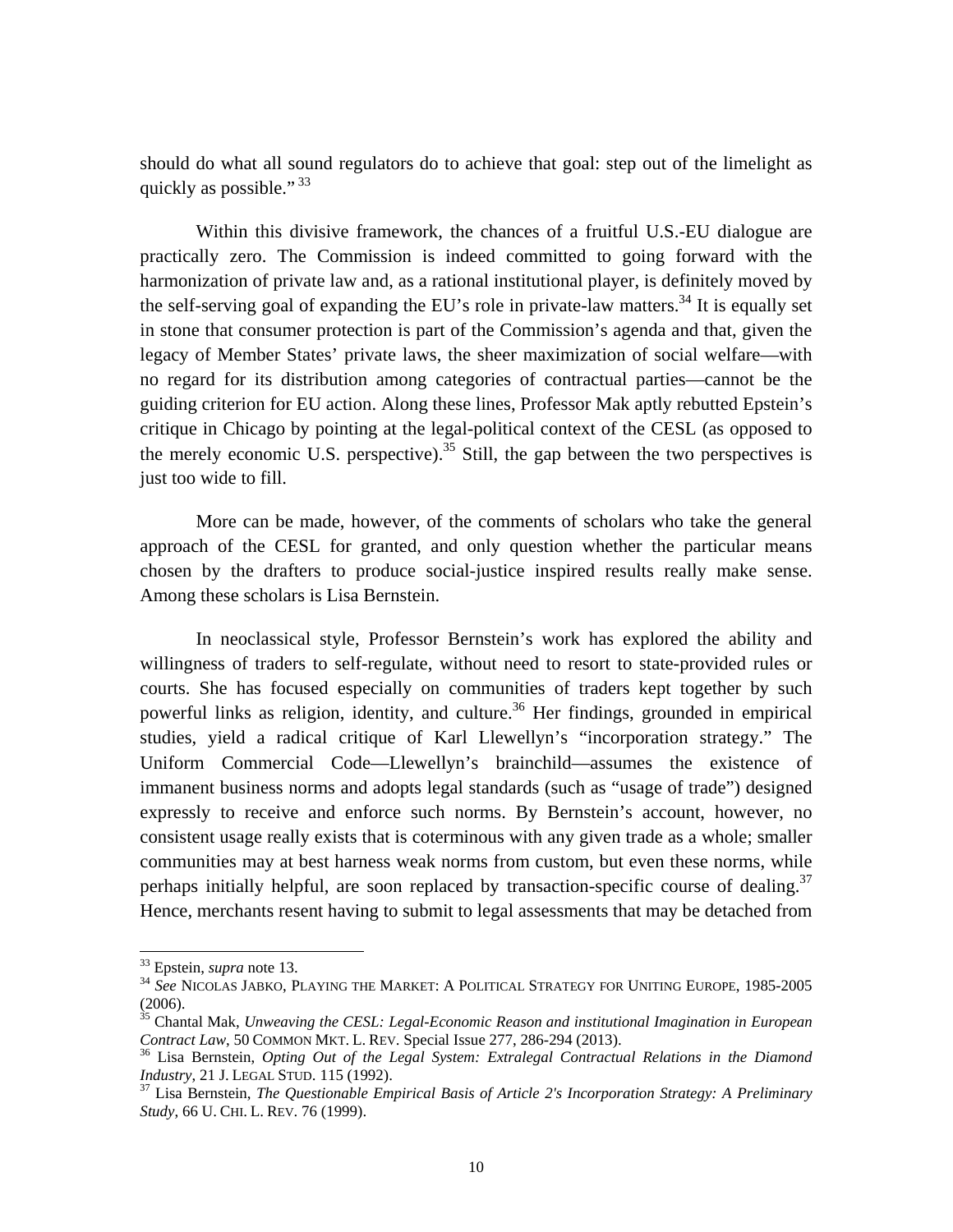their intended deals. To Bernstein, the CESL's frequent recourse to social norm incorporation is anathema. If the incorporation technique does not work even where all the preconditions for the emergence of common trade ethics subsist, how could it possibly function in a market as diverse and inchoate as the European Union?

 Professor Bernstein's work is well known to EU scholars of self-regulation in European contract law.<sup>38</sup> Self-regulation by professional bodies has proven successful in certain areas of the European market and has been the Commission's saving grace in matters of harmonization of technical standards since 1985. But when the harmonization of contract law is at stake, Bernstein's stance may become anathema itself. General clauses and incorporation techniques abound in existing civil codes and would be essential to the passing of uniform laws because they would allow for judicial discretion in national courts. Once again, it would be impossible, given the institutional boundaries of private-law harmonization, to please all relevant constituencies without periodic reference to local norms (in the CESL proposal variously named "good commercial practice" or "good faith and fair dealing" or simply "usage"). In fact, such incorporation clauses would be the lynchpin of institutional balance in a Europe with harmonized contract laws, and as such, they have been vigorously endorsed in legal scholarship.<sup>39</sup> Just as with Epstein's contribution, the clash between U.S. scholarly critique and EU institutional constraints leaves one with a sense of dialectical gridlock. This time, however, the Chicagoan critique contains helpful hints for continuing dialogue. To be treasured in Bernstein's work is the call for a closer understanding of European markets. As we shall see, the CESL and the entire project of private-law harmonization should not ignore Chicago's fundamental question—namely, whether common assumptions about such diverse socio-economic realities as those at the center and at the periphery of the Union are at all realistic. Bernstein frames the question as an empirical one, but the answer, for better or worse, requires more than just empirical work.

#### IV. THE CESL AND BEHAVIORAL LAW AND ECONOMICS

 A central contribution to the Chicago conference came from Professors Bar-Gill and Ben-Shahar. $40$  They share a basic faith in the tenets of classical law and economics most noticeably in the self-healing properties of most markets. Both have made important contributions in the field of behavioral law and economics by collecting empirical data on

<sup>38</sup> *See* Fabrizio Cafaggi, *Private Regulation in European Private Law*, *in* TOWARDS A EUROPEAN CIVIL CODE, *supra* note 3, at 91.

<sup>39</sup> *See, e.g*., Martijn Hesselink, *The Concept of Good Faith, in* TOWARDS A EUROPEAN CIVIL CODE 471 (Hartkamp et al. eds., 3d ed. 2004).

<sup>40</sup> *Regulatory Techniques*, *supra* note 15.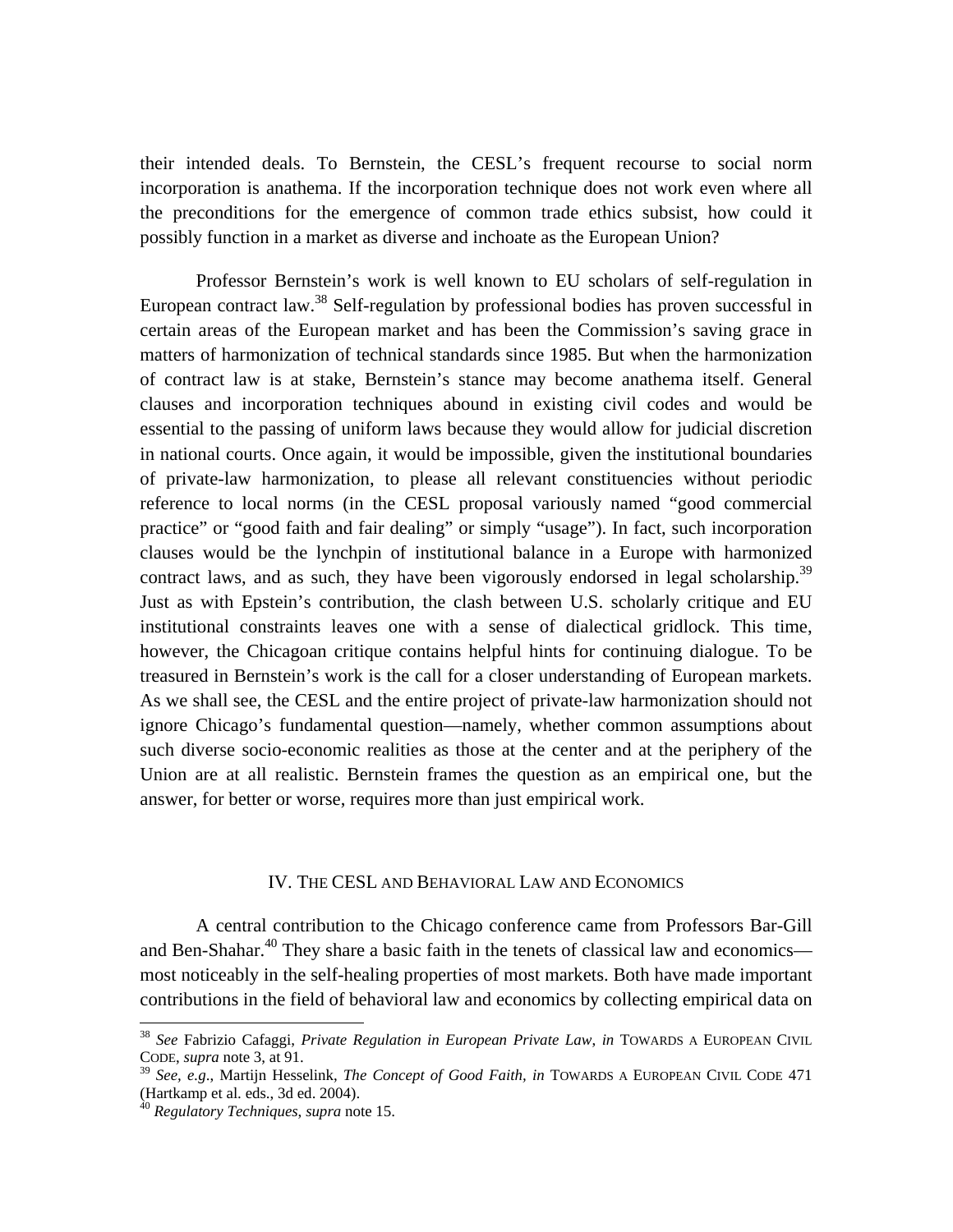the relative rationality of market players and by testing the workability of theoretical models. For these authors, the theoretical predictions of classical law and economics give way to regulatory mechanisms only in cases of documented and persistent market failures. The burden of proof rests on data collectors: laws should be shaped upon the theoretical predictions of neoclassical economics unless and until evidence falsifies or complicates such predictions.

 Omri Ben-Shahar is the Chicago Law School faculty member who hosted the conference devoted to the CESL. An important element of his rich scholarly agenda is the project of busting the "myths of consumer protection."41 His work has centered on identifying market mechanisms that can bring about fairness in consumer transactions, thereby rendering government regulation pointless.<sup>42</sup> He has also authored a scathing critique of traditional disclosure mandates, showing that they are useless (or worse, harmful) as tools of consumer protection law.<sup>43</sup> His critique of mandated disclosure as we know it, however, is occasionally coupled with regulatory prescriptions. These include the restriction of autonomy in consumer transactions whose intrinsic riskiness cannot be cured by enhanced information.<sup>44</sup>

 Oren Bar-Gill's academic training and success in U.S. legal academia are in many ways similar to his co-author's. However, he has espoused the cause of governmental regulation more visibly. Focusing on consumer credit, he has argued for the creation of a federal agency that would oversee consumers' access to financial products.<sup>45</sup> To be sure, Bar-Gill's arguments in favor of regulation have always been drawn narrowly and supported by quantitative and qualitative evidence in very specific contexts. His passionate case for what is now the CFPB was utterly and avowedly post-empirical.

 To scholars of this persuasion, the Commission's work on the harmonization of European contract law is bound to appear ill-conceived at its core. On one hand, it contains long lists of mandatory rules, including a plethora of disclosure duties; on the other, it bunches up into one large category a very diverse set of consumers, making it impossible to justify any of its autonomy-thwarting provisions upon empirical and

<sup>41</sup> Omri Ben-Shahar, *One Way Contracts: Consumer Protection without Law*, 6 EUR. REV. CONT. L. 221 (2010).

<sup>42</sup> *See* Omri Ben-Shahar & Kyle D. Logue, *Outsourcing Regulation: How Insurance Reduces Moral Hazard*, 111 MICH. L. REV. 197 (2012).<br><sup>43</sup> Omri Ben-Shahar & Carl Schneider, *The Failure of Mandated Disclosure*, 159 U. PENN. L. REV. 647

<sup>(2011).</sup> 

<sup>&</sup>lt;sup>44</sup> *See id.* at 748 ("Sometimes advice . . . will not adequately help the naïve in their dealings with the sophisticated . . . . A more aggressive way to use the law to help the naïve is to outlaw practices that are too likely to result in disaster.").

<sup>45</sup> *See* Bar-Gill & Warren, *supra* note 19, at 2 ("We [urge] the creation of a new federal regulator that will have both the authority and the incentives to police the safety of consumer credit products.").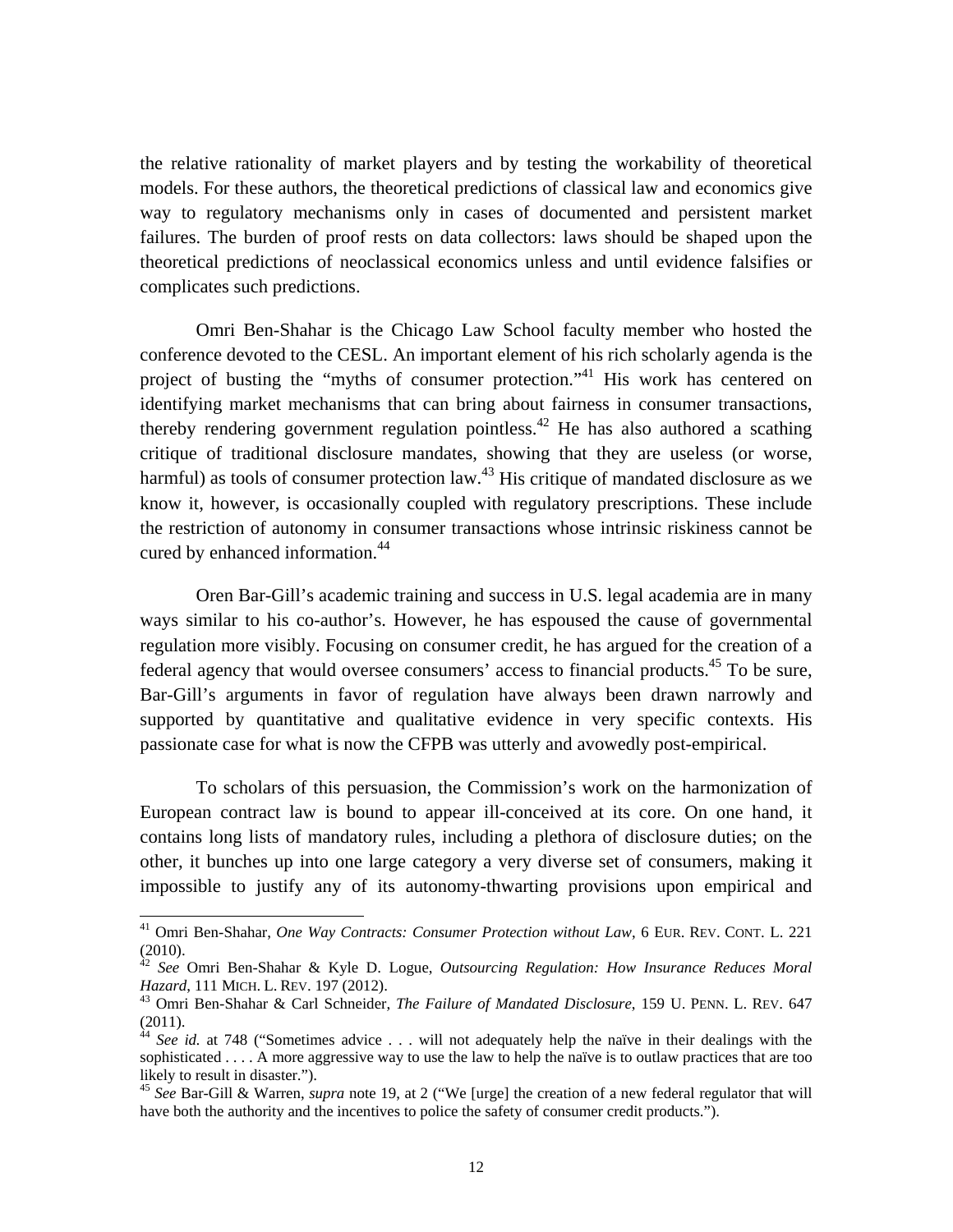context-specific data. The authors do acknowledge the CESL's peculiar legal nature—a uniform law that would trump the variety of state laws only if chosen by the parties to each transaction, and would coexist with both more and less intrusive sales laws in all the Member States. Indeed, an important aspect of their objections is the foreseeably awkward interplay between the CESL and background state laws. Most of their critique, however, focuses on the CESL per se, as if it were a uniform law proposal of the UCC type, subject to the opt-in of state legislators—not just individual market actors. There are several key articulations in their argument.

 The first and most predictable line of attack stems directly from price theory: leaving sellers little wiggle room in the design of choice of forum, exculpatory clauses and limitation of remedies will necessarily lead to price increases and hurt the very consumers whom regulation intended to protect: "The *ex post* pro-consumer arrangements will be priced *ex ante*. Consumers will thus pay for protections that many of them would rather waive for a discount."46

 So far, the argument resembles a well-rehearsed line (the pass-along critique) which also animates the paper by Richard Epstein discussed above. Epstein's blanket aversion to mandatory clauses and black lists is, however, rather extreme, and it is not fully shared by these authors, one of whom, as we have seen, has been actively involved in a major pro-consumer reform. In the Bar-Gill and Ben-Shahar paper, the price increase allegedly due to the CESL's regulatory content comes under attack not so much on efficiency grounds, but along distributive lines:

This price effect is particularly disturbing when it is regressive—namely, when all consumers pay for what only the more sophisticated ones enjoy. Ironically, when the price effect is regressive, a wholesale inclusion of mandatory terms undermines rather than promotes, "social justice" concerns, which intend to protect weaker consumers and secure their access to the markets.<sup>47</sup>

The idea that mandatory clauses in consumer contracts would have perverse redistributive effects, penalizing the neediest of consumers, has a long pedigree in U.S. legal scholarship. It has often been applied in the context of habitability warranties in landlord-tenant agreements, deemed regressive by "mainstream" scholars because they make rentals too costly for the poor.<sup>48</sup> Thanks to popular vignettes<sup>49</sup> and to its alluring

<sup>&</sup>lt;sup>46</sup> *Regulatory Techniques, supra* note 15, at 110.<br><sup>47</sup> *Id.* (footnote omitted). <sup>48</sup> *See, e.g., Charles J. Meyers, The Covenant of Habitability and the American Law Institute, 27 STAN. L.* REV. 879 (1975); Edward H. Rabin, *Re*v*olution in Residential Landlord-Tenant Law: Causes and*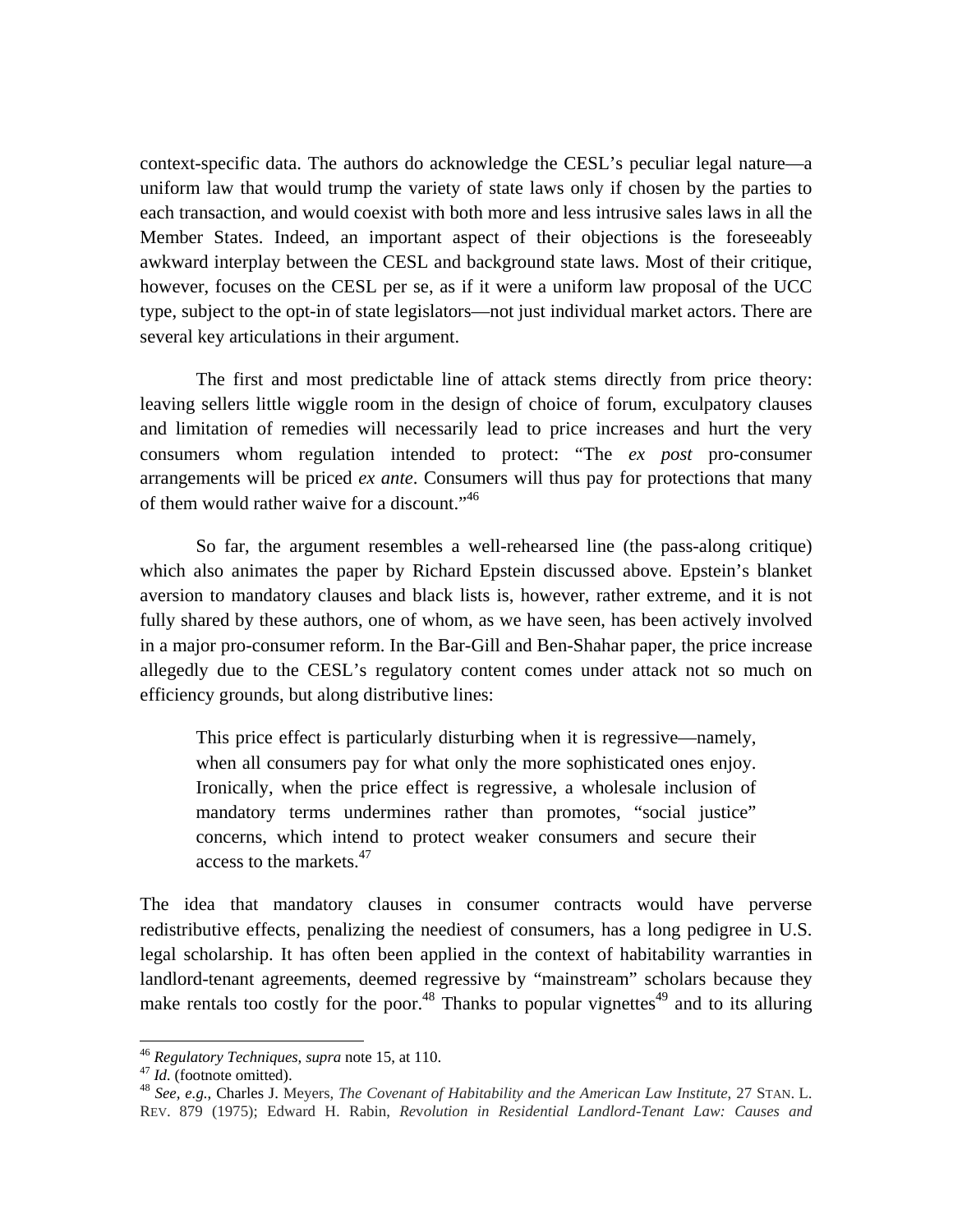simplicity, the critique of mandatory warranties on distributive grounds has outlived parallel accounts of economic reality.<sup>50</sup> The critique is, in fact, so well established that Ben-Shahar and Bar-Gill need only hint at it. Their intended rhetorical effect is irony: a project heavily inspired by social justice may end up hurting the poor.

 Their attack on the CESL then takes a methodological turn and targets what the authors perceive as the major flaw of the proposal: "More fundamentally, we argue that many of the mandatory arrangements lack an a-priori welfare-enhancing justification, because they are not responding to a systematic market failure or to a systematic redistributive problem."51

 Systematic market failures and systematic redistributive problems are the bread and butter of behavioral law and economics.<sup>52</sup> This strand of scholarship, now spectacularly popular in legal academia, has at times thrown a monkey wrench into the works of rational choice economics by subverting the normative results of price theory, disrupting Chicagoan antitrust analysis, etc.<sup>53</sup> In a comprehensive discussion of behavioral law and economics famously penned by Professors Jolls, Sunstein and Thaler, the example of mandatory contract rules is expressly invoked to show that the prediction of traditional law and economics (namely, price increase and regressive distribution flowing from the mandates) may be incorrect due to endowment effects or adverse selection.<sup>54</sup>

 Some commentators have viewed behavioral law and economics as an irritant, especially when based on questionable data.<sup>55</sup> Accordingly, Ben-Shahar and Bar-Gill point the Commission in the only direction that in their view could justify its penchant for

*Consequences*, 69 CORNELL L. REV. 517 (1984) (defining this theory as "mainstream" in U.S. legal academia).

<sup>49</sup> *See* Duncan Kennedy, *Three Globalizations of Legal Thought*, *in* THE NEW LAW AND ECONOMIC DEVELOPMENT: A CRITICAL APPRAISAL 19, 62 (David M. Trubek & Alvaro Santos eds., 2006) (describing such vignettes).<br> $50$  Nicola, *supra* note 1, at 139-44.

<sup>&</sup>lt;sup>51</sup> Regulatory Techniques, supra note 15, at 110.<br><sup>52</sup> Christine Jolls et al., *A Behavioral Approach to Law and Economics*, 50 STAN. L. REV. 1471 (1998).<br><sup>53</sup> See, e.g., Richard Epstein, *The Dangerous Allure of Behavio Physical and Financial Products*, TRUTH ON THE MARKET (Dec. 6, 2010), http://truthonthemarket.com/2010/12/06/richard-epstein-on-the-dangerous-allure-of-behavioral-economicsthe-relationship-between-physical-and-financial-products/; Douglas H. Ginsburg & Joshua D. Wright, *A Taxonomy of Behavioral Law and Economics Skepticism*, TRUTH ON THE MARKET (Dec. 7, 2010), http://truthonthemarket.com/2010/12/07/ginsburg-and-wright-on-a-taxonomy-of-behavioral-law-and-

economics-skepticism/; Joshua D. Wright & Douglas H. Ginsburg, *Behavioral Law and Economics: Its*  Origins, Fatal Flaws, and Implications for Liberty, 106 Nw. U. L. REV. 1033 (2012).<br><sup>54</sup> Jolls et al., *supra* note 52, at 1505.<br><sup>55</sup> See Todd Zywicky, Op-Ed., *In Elizabeth Warren We Trust?*, WALL ST. J. (Sept. 30, 2010),

http://online.wsj.com/article/SB10001424052748704523604575512060220672440.html.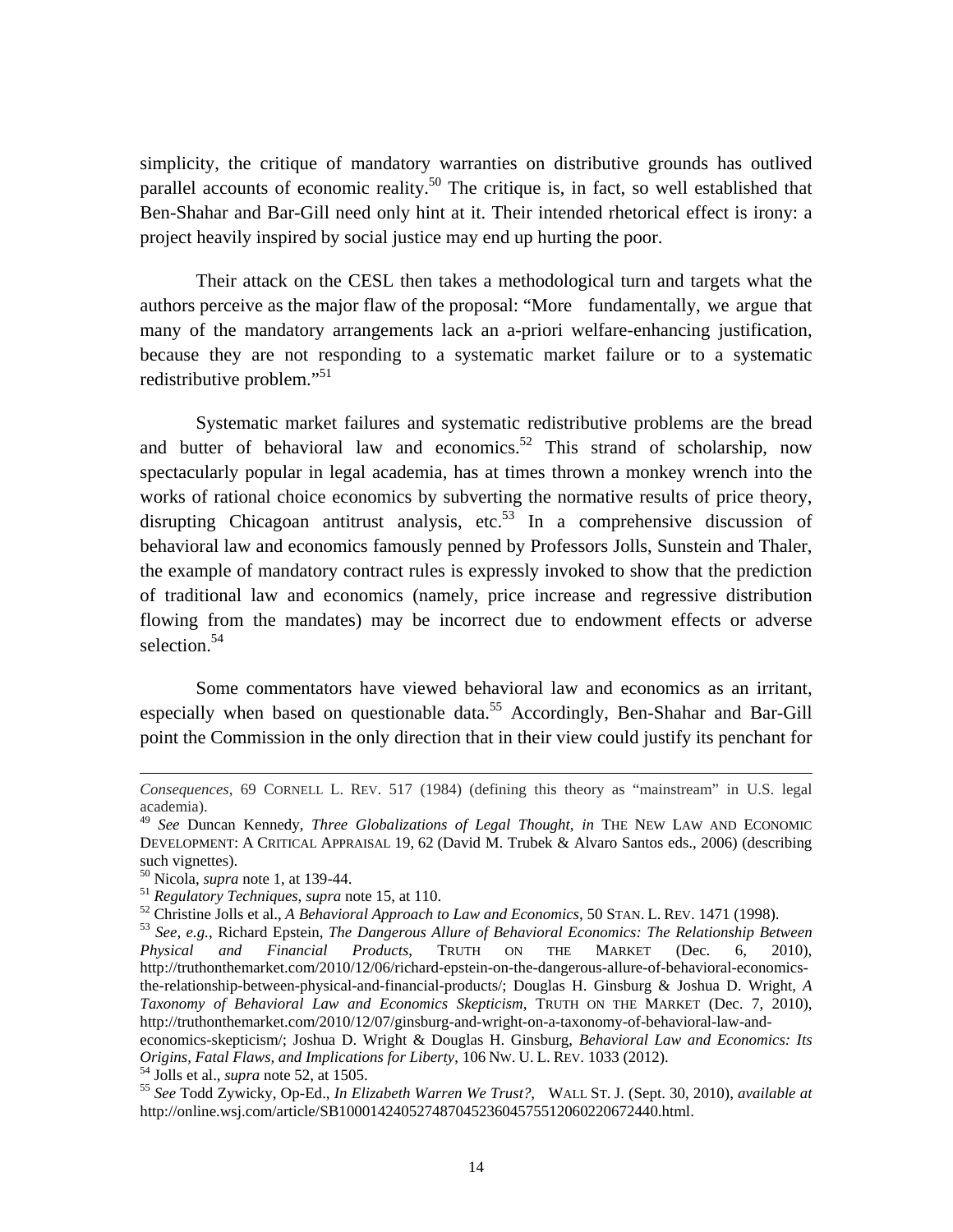market regulation via contract law: a precise finding of asymmetric information, resulting from consumer biases and from seller conduct that caters to such biases.<sup>56</sup> Professor Bar-Gill has been particularly vocal on this point: "Only an in-depth inquiry into the specific market can identify a behavioral market failure—a persistent consumer mistake that causes substantial welfare loss. And only an in-depth market specific analysis can determine the optimal regulatory response to the identified market failure."<sup>57</sup>

 Until recently, this move would have caught the Commission somewhat unprepared. By design, the work of the Commission in the area of private-law harmonization is one of rapprochement of different socio-legal realities—a quintessential mélange, i.e., the opposite of contextualized empiricism. The European Union is a gigantic and variegated market, which encompasses very different cultures of both trade and consumption. Specificity is per se a challenge in this context. More fundamentally, the relative dearth of empirical legal studies in the European Union as compared to the United States is a function of a different methodological tradition.<sup>58</sup> The historical prevalence of doctrinal and theoretical approaches to law has regularly stemmed the diffusion of legal realism and "law-and" movements.<sup>59</sup> The American synergy of law and political science, based on the understanding of courts as essentially political institutions, has prompted interdisciplinary dialogue and popularized quantitative methods among lawyers. $60$  This has not been the case in Europe, where law—mostly studied at undergraduate level—has long remained insulated from other social sciences.

<sup>56</sup> *See Regulatory Techniques, supra* note 15, at 115 ("Mandatory rules are not bad *by definition*. They could be utilized efficiently when voluntary contracts cannot be relied upon to maximize social welfare . . .

<sup>.</sup> Consumers may fail to make good decisions either because of asymmetric information or because of imperfect rationality (and often the combination of the two) . . . . When sophisticated sellers face such naive consumers, the market equilibrium may include an inefficiently low level of consumer protection.

This concern may justify an occasional protection[.]") (emphasis in original). 57 Oren Bar-Gill & Franco Ferrari, *Informing Consumers about Themselves*, 3 ERASMUS L. REV. 93 (2010); *see also* Oren Bar-Gill, *Competition and Consumer Protection: A Behavioral Economics Account*, *in* THE PROS AND CONS OF CONSUMER PROTECTION 12 (Swedish Competition Auth. 2012), *available at*  http://www.konkurrensverket.se/upload/Filer/Trycksaker/Rapporter/Pros&Cons/rapport\_pros\_and\_cons\_co nsumer\_protection.pdf ("The severity of the behavioral market failure, and the ability of competition to mitigate the welfare costs of the behavioral market failure, will vary from market to market.").

<sup>&</sup>lt;sup>58</sup> See Peter Cane & Herbert Kritzer, *Introduction*, *in* OXFORD HANDBOOK OF EMPIRICAL LEGAL RESEARCH 1, 5 (2010) ("[T]he common-law, English-speaking world has so far produced much more empirical legal research than the civil law world; and within the common law world, much more empirical research has been produced in the United States than anywhere else.").

<sup>59</sup> HAZEL GENN ET AL., LAW IN THE REAL WORLD: IMPROVING OUR UNDERSTANDING OF HOW LAW WORKS 30 (2006). On the European resistance to legal realist approaches, see DUNCAN KENNEDY, A CRITIQUE OF ADJUDICATION [FIN DE SIÈCLE] (1997). 60 *See* Cane & Kritzer, *supra* note 58, at 5.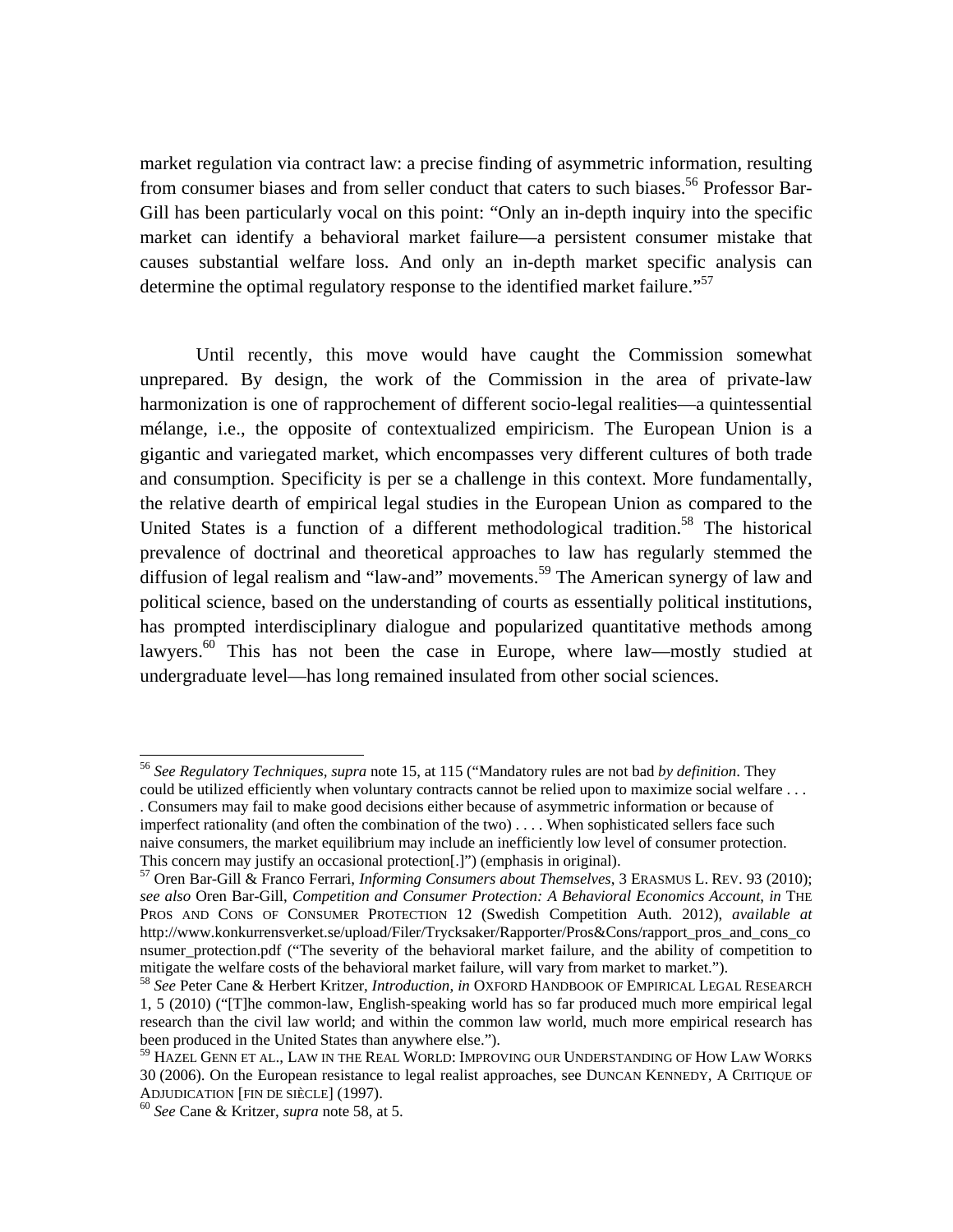Today empirical legal research is growing at a fast pace on European soil. In the particular field of consumer protection, qualitative and quantitative data are now piling up at impressive speed.<sup>61</sup> But the particular burden of proof that Professors Ben-Shahar and Bar-Gill place on the Commission's shoulders still cannot be carried. The CESL is simply an effort to create convergence between decades-old national regulatory regimes: it does not invent any new pro-consumer device, and it cannot be held to retroactive evidentiary standards. The existing national rules for consumer contracts, on which the CESL project necessarily rests, may or may not have corrected pre-existing market failures. If they brought about measurable improvements, they did so without proof, because European consumer protection emerged from theory, ideology and inference, rather than from statistical evidence of fraud or accidents. Reverse engineering is not an option in social sciences, at least not in the context of multi-layered EU private-law systems. It is no longer possible to study systematic, sector-specific samples of market failures that may have been corrected, over time, by national legislation. The presence of somewhat different regulatory models within Europe can at times offer a laboratory for experiments, but the field of consumer protection has been, in many places, handled through judicial discretion leading to myriad unreported judgments. The paucity of hard data may be daunting.<sup>62</sup> Where evidence is simply lacking, the burden of proof is difficult if not impossible to bear. If the future of consumer-friendly contract rules at the EU level depends on empirical findings of market irrationality, then the Commission should only tread virgin soil and focus on new markets. For consumer transactions already regulated by the states, EU harmonization—via optional instruments or any other tool—may be doomed to idiocy in the eyes of many U.S. scholars. Theoretical and pragmatic alternatives are possible, however, and should be explored.

<sup>61</sup> *See* Stephen Meili, *Consumer Protection*, *in* THE OXFORD HANDBOOK OF EMPIRICAL LEGAL RESEARCH 177, *supra* note 58. The emergence of EU networks of consumer protection bodies such as European Consumer Centres Network (ECC-Net) and the Consumer Protection Cooperation Network (CPC-Net, established with Regulation (EC) No. 2006/2004 of the European Parliament and Council of 27 October 2004 on cooperation between national authorities responsible for the enforcement of consumer protection laws) brings about regular reports rich in quantitative analyses of markets for consumer products. *See, e.g.*, *Online Cross-Border Mystery Shopping—State of the e-Union*, EUROPEAN CONSUMER CENTRES NETWORK (ECC-NET) (2011), *available at* http://ec.europa.eu/consumers/ecc/docs/mystery\_shopping\_report\_en.pdf. Most importantly, the Commission's Directorate-General for Health and Consumers (SANCO) spearheads a number of research projects, listed at http://ec.europa.eu/consumers/consumer\_research/index\_en.htm.  $62$  A recent research paper submitted to the BEUC, a European Consumer Association, probes the difficulty

of assembling information, from the perspective of legal enforcement, on collective consumer redress. The author of the report attempted to gather data on judicial proceedings, but admittedly hit a wall of unreported or under-reported court activity. The report also documents a list of other predictable obstacles to collection of data on consumer protection, including language barriers and a very uneven degree of collaboration from experts of different nationalities. Elodie Falla, *Report to the European Consumer Organisation (BEUC): Powers of the Judge in Collective Redress Proceedings*, at 10 (Feb. 2012), *available at* http://www.beuc.eu/BEUCNoFrame/Common/GetFile.asp?ID=42849&mfd=off&LogonName=Guesten.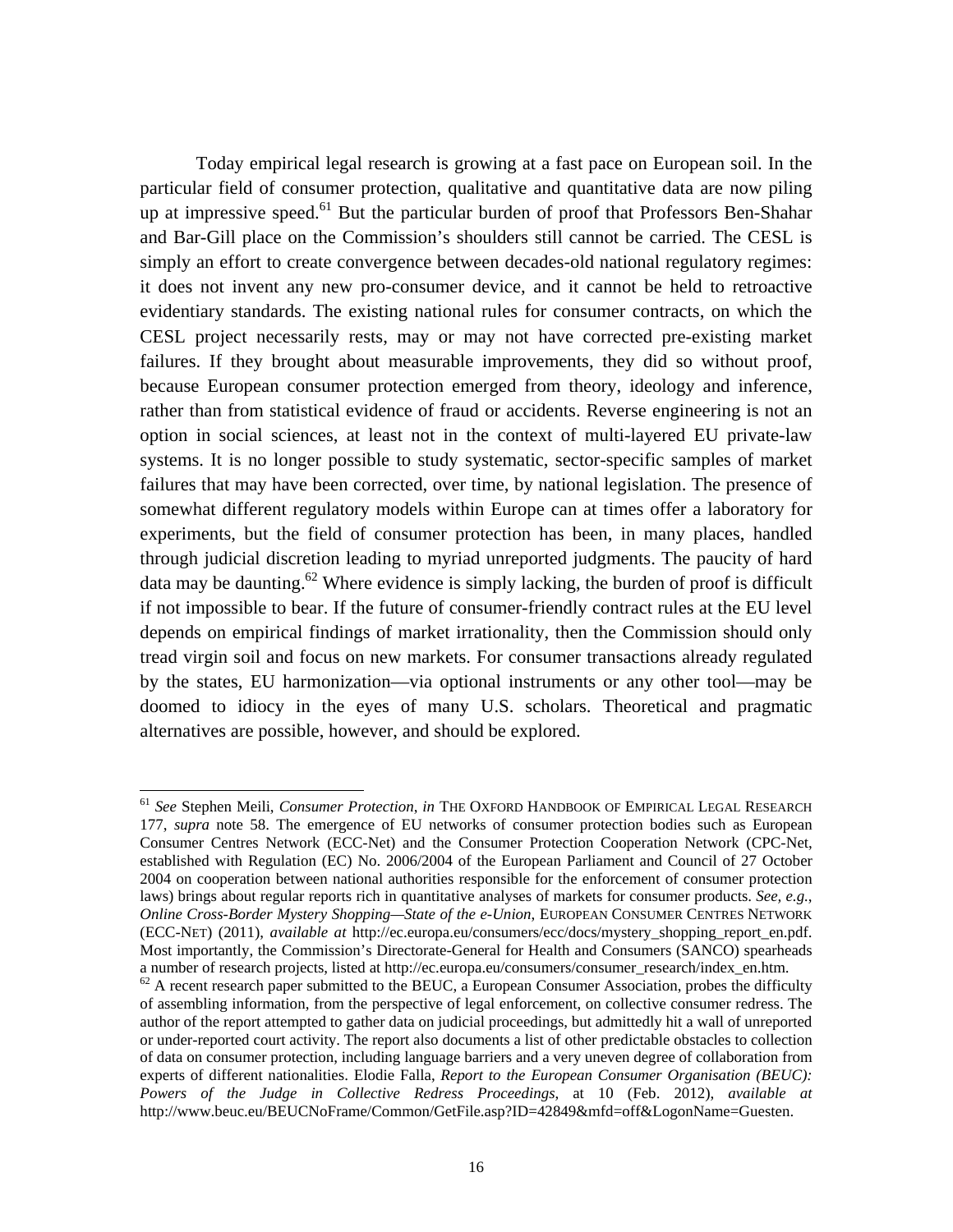#### V. THE BURDEN OF PROOF: ORIGIN AND QUESTIONS

 The now popular emphasis on context-specific empirical analysis stems, as observed, from the success of behavioral law and economics in U.S. legal academia. The relation between this discipline and neoclassical law and economics is unclear. Richard Posner notably posited that, in most cases, rational choice theory would be capable of incorporating any potential new insights of behavioral economics, $63$  as well as yielding superior prescriptions. The founders and promulgators of the new discipline, by contrast, have seen it as too big an improvement on neoclassical economics to be absorbed. These postures have not been reconciled as yet. The disagreement has recently taken markedly ideological tones.<sup>64</sup>

Professor Bar-Gill describes the relationship between the two disciplines is as follows:

Modern, neoclassical economics recognizes that even perfectly competitive markets can fail. The standard market failures are attributed to externalities and to asymmetric information. Behavioral economics adds a third market failure. The behavioral market failure, with its emphasis on misperception and bias, is a direct extension of the imperfect information problem . . . . The behavioral economics model, even more than its rational choice counterpart, is context dependent.<sup>65</sup>

Notice how this formulation sets up the two disciplines in hierarchical relation: both yield theoretical models; the behavioral model, however, is less stable and needs the support of empirical evidence. If context-specific data is lacking, the neoclassical model is by assumption superior and carries normative implications.

 A prominent application of this methodological stance is provided by Bar-Gill himself in the context of what he names product-use information. Put very simply: with products like credit cards and cell-phones, manufacturers and distributors know much better than consumers how the product will be used or misused. By contrast, the

l

<sup>63</sup> Richard A. Posner, *Rational Choice, Behavioral Economics, and the Law*, 50 STAN. L. REV. 1551, 1552, 1557 (1998) (footnotes omitted) ("Some of the insights they ascribe to behavioral economics are already a part of economic analysis of law, which long ago abandoned the model of hyperrational, emotionless, unsocial, supremely egoistic, nonstrategic man (or woman) that [Jolls, Sunstein, and Thaler] in places appear to ascribe to it . . . . [E]conomists can model [weakness of will] in rational-choice terms. This shows that the mere existence of the irrationalities emphasized in behavioral economics need not derail rationalchoice economics.").<br><sup>64</sup> See Ginsburg & Wright supra note 53.

<sup>&</sup>lt;sup>65</sup> Bar-Gill & Ferrari, *supra* note 57, at 13-15.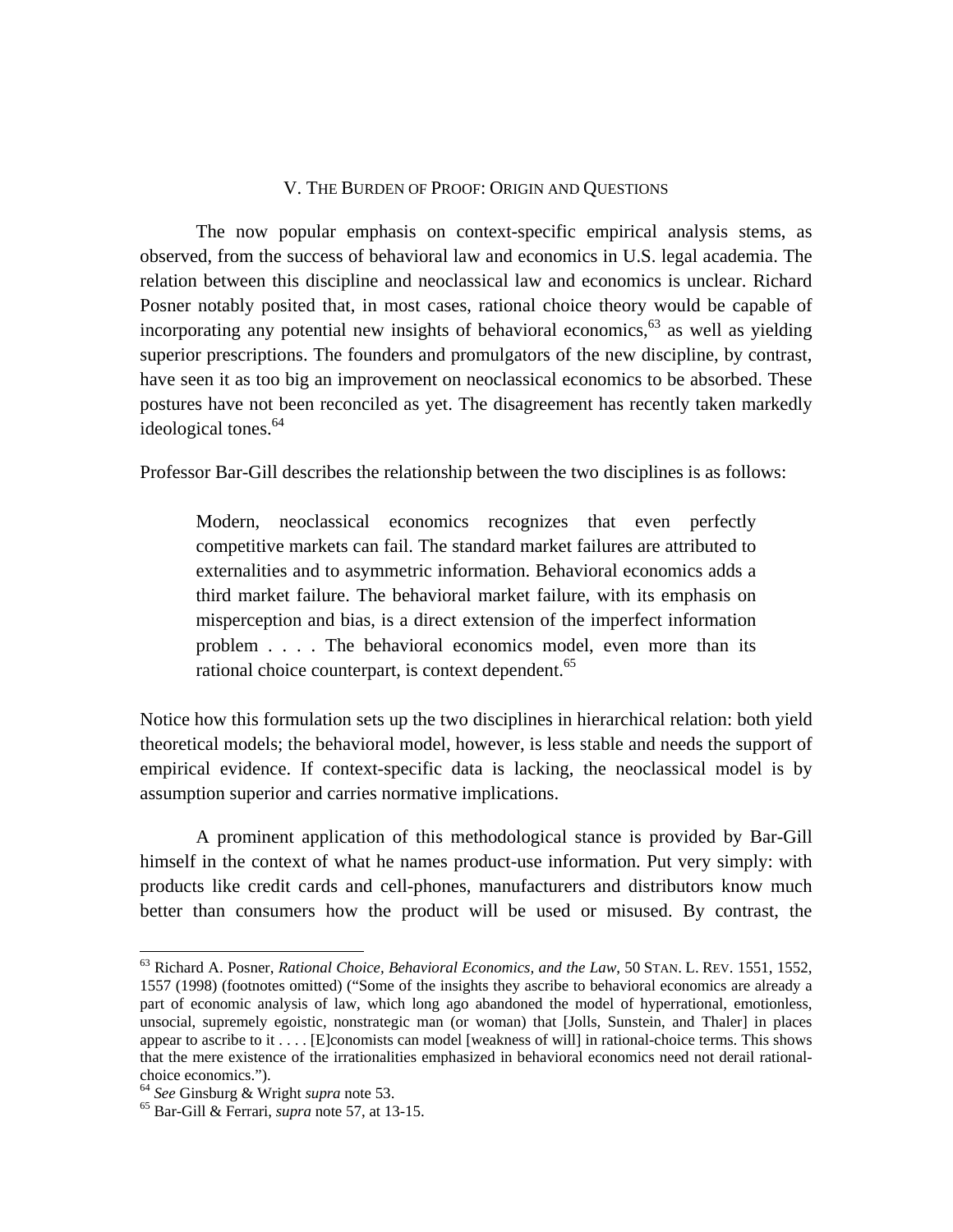individual consumer underestimates—say—the chances of defaulting on his credit card deadlines, or exceeding the low-rate allowance of his cell-phone plan.<sup>66</sup> Asymmetrical information leads the consumer to choices that do not maximize his welfare. He does end up defaulting and paying high late fees.<sup>67</sup> He does use his cell-phone more often than he thought he would. He has contracted inefficiently. In a rational choice world, the predicament would be fixed along the following lines: the consumer would move on and switch to those competitive credit card companies that advertise the true likelihood of default and charge lower penalties, or to cell-phone brands that offer (higher) flat rates and do not charge steeply for each extra minute. But here is where behavioral insight makes a difference: the consumer is biased. The consumer would not be attracted by lower penalties or flat fees, because he would continue to misapprehend his consumption habits. Sellers would therefore have no incentive to tell him the truth about his statistically likely behavior. They would continue to compete with one another on usual grounds—low interest rates for credit cards; free-minute allowance on cell-phone plans; etc. <sup>68</sup> This behavioral model makes the case for regulatory intervention, based as it is on the finding that only regulation would cure the identified asymmetrical information.

 The model is strong, theoretically compelling, and absolutely intuitive. The behavioral scenario makes much more sense, at every level, than its rational-choice counterpart. It can be beautifully formalized, yields guidelines for action, and is very smart. Yet hard proof—not just plentiful anecdotal evidence of market failure—is required for it to prevail, prescriptively, over a simpler and altogether myopic model of the same market. This burden allocation has nothing to do with logic. There is ample evidence of regulatory failure, but also ample evidence to the contrary.<sup>69</sup> The presumption against regulation stems, rather, from the particular intellectual and political experience of law and economics in America.

 Laura Kalman relates the blooming of law and economics, symbolized by the publication of Richard Posner's "Economic Analysis of Law," to the 1970s' "taxpayers" revolt, the New Right and cultural conservatism."<sup>70</sup> The conservative grip on law and

<sup>66</sup> Oren Bar-Gill & Rebecca Stone, *Mobile Misperceptions*, 23 HARV. J.L. & TECH. 49 (2009). 67 Oren Bar-Gill & Richard Epstein, *Exchange: The Behavioral Economics of Consumer Contracts*, 92 MINN. L. REV. 749, 771 (2008).<br><sup>68</sup> Bar-Gill & Ferrari, *supra* note 57, at 13 ("[I]mperfectly rational consumers generate biased demand.

Competition forces sellers to cater to this biased demand. The result is what I call a behavioral market failure.").<br><sup>69</sup> Shleifer, *supra* note 2, at 441-42.

<sup>&</sup>lt;sup>70</sup> LAURA KALMAN, THE STRANGE CAREER OF LEGAL LIBERALISM 77 (1996); see also Fred Block, *A Corporation with a Conscience?*, 15(2) NEW LAB. F. 75 (2006), *available at* http://www.longviewinstitute.org/projects/moral/Fred%20Block.pdf (noting the conservative turn in the corporate world that led to Ronald Reagan's election and to the triumph of market fundamentalism).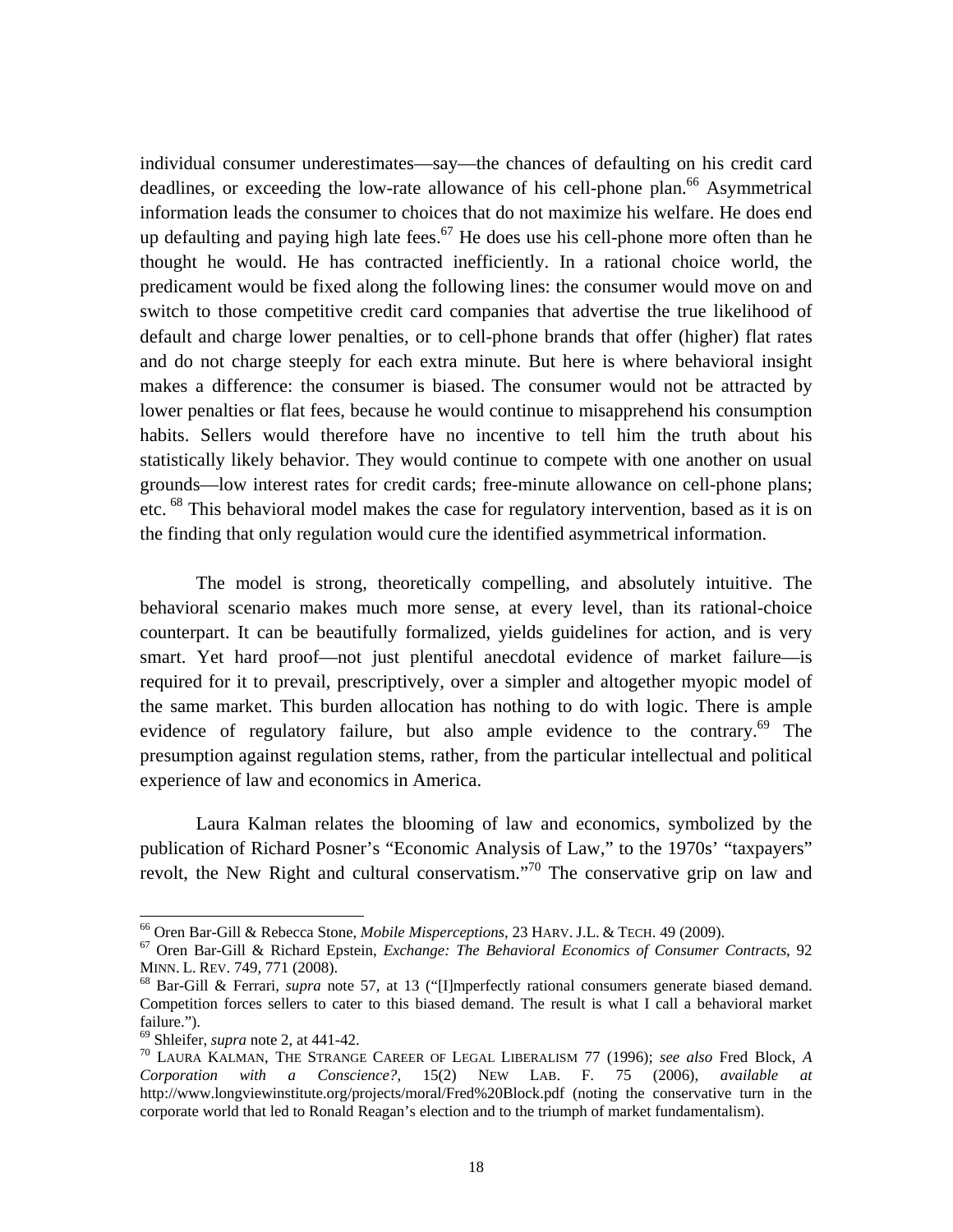economics, however, was not immediate. The field was initially occupied<sup>71</sup> and then contested<sup>72</sup> by scholars motivated by distributive justice as much as by the aggregate efficiency of legal rules. The now dominant anti-regulation bias of neoclassical law and economics used to be just one among several economic models of any given market.<sup>73</sup> It was shown, for instance, that habitability warranties—a significant interference in tenantlandlord relations—did not necessarily reduce the availability of affordable housing, neither in theory<sup>74</sup> nor in practice.<sup>75</sup> It was also shown that the alleged conflict between pro-consumer rules and efficiency was, in many cases, a false one.<sup>76</sup> It is important to isolate this strand of legal scholarship of U.S. academia, to understand its genealogy, and to make it more visible in Europe, lest it be collapsed into the simple neoliberal, antiregulatory agendas. Contributions of this type stemmed from within neoclassical reasoning and had none of the defensive tone of new behavioral inquiries. Only a radical change in ideological climate can explain why, by the end of the 1990s, each challenge to rational choice assumptions has instead been cast in the narrowest of terms, as if it were the exception that proves the neoclassical rule. The reasons for this change exceed the scope of this paper.<sup>77</sup> Here it suffices to note that the current anti-regulatory bias in the United States is a product of historical contingencies, and has no superior intellectual pedigree than more "statist" conceptions of the common good.<sup>78</sup>

 The effect generated by the defensive, exceptionalist case for regulatory intervention is to burn otherwise viable bridges between EU law makers and U.S.-based legal scholars. Take, for instance, Ben-Shahar and Bar-Gill's condemning statement on

 $71$  See GUIDO CALABRESI, THE COST OF ACCIDENTS (1970).

<sup>&</sup>lt;sup>72</sup> *See*, e.g., Arthur Allen Leff, *Economic Analysis of Law: Some Realism about Nominalism*, 60 VA. L. REV. 451 (1974); Mark Kelman, *Consumption Theory, Production Theory, and Ideology in the Coase Theorem*, 52 S. CAL. L. REV. 669 (1979); Duncan Kennedy, *Cost-Benefit Analysis of Entitlement Problems:* 

*A Critique*, 33 STAN. L. REV. 387 (1981). 73 Nicola, *supra* note 1. 74 *See* Bruce Ackerman, *Regulating Slum Housing Markets on Behalf of the Poor*, 80 YALE L.J. 1093 (1971); *see also* Duncan Kennedy, *The Effect of the Warranty of Habitability on Low Income Housing: "Milking" and Class Violence*, 15 FLA. ST. U. L. REV 485 (1987); *see also* Richard S. Markovits, *The Distributive Impact, Allocative Efficiency, and Overall Desirability of Ideal Housing Codes: Some Theoretical Clarifications*, 89 HARV. L. REV. 1815 (1976).<br><sup>75</sup> *See* Rabin, *supra* note 48 (adhering to the pass-along thesis in principle, but noticing that because of

contingent characteristics of certain housing markets and because of institutional complexities, the prediction that the poor would find themselves unable to find housing did not materialize).

<sup>76</sup> *See* Richard Craswell, *Passing on the Cost of Legal Rules: Efficiency and Distribution in Buyer-Seller Relationships*, 43 STAN. L. REV. 361 (1991).<br><sup>77</sup> Interpretations abound. Fred Block, for instance, has provided an account of why corporate actors in the

United States have incrementally moved to the right of the American political spectrum. *See* Block, *supra* note 70.

<sup>78</sup> *See, e.g.*, Amartya Sen, *Capitalism Beyond the Crisis*, N.Y. REV. OF BOOKS (Mar. 26, 2009) (revisiting the pedigree of state intervention in economic theory).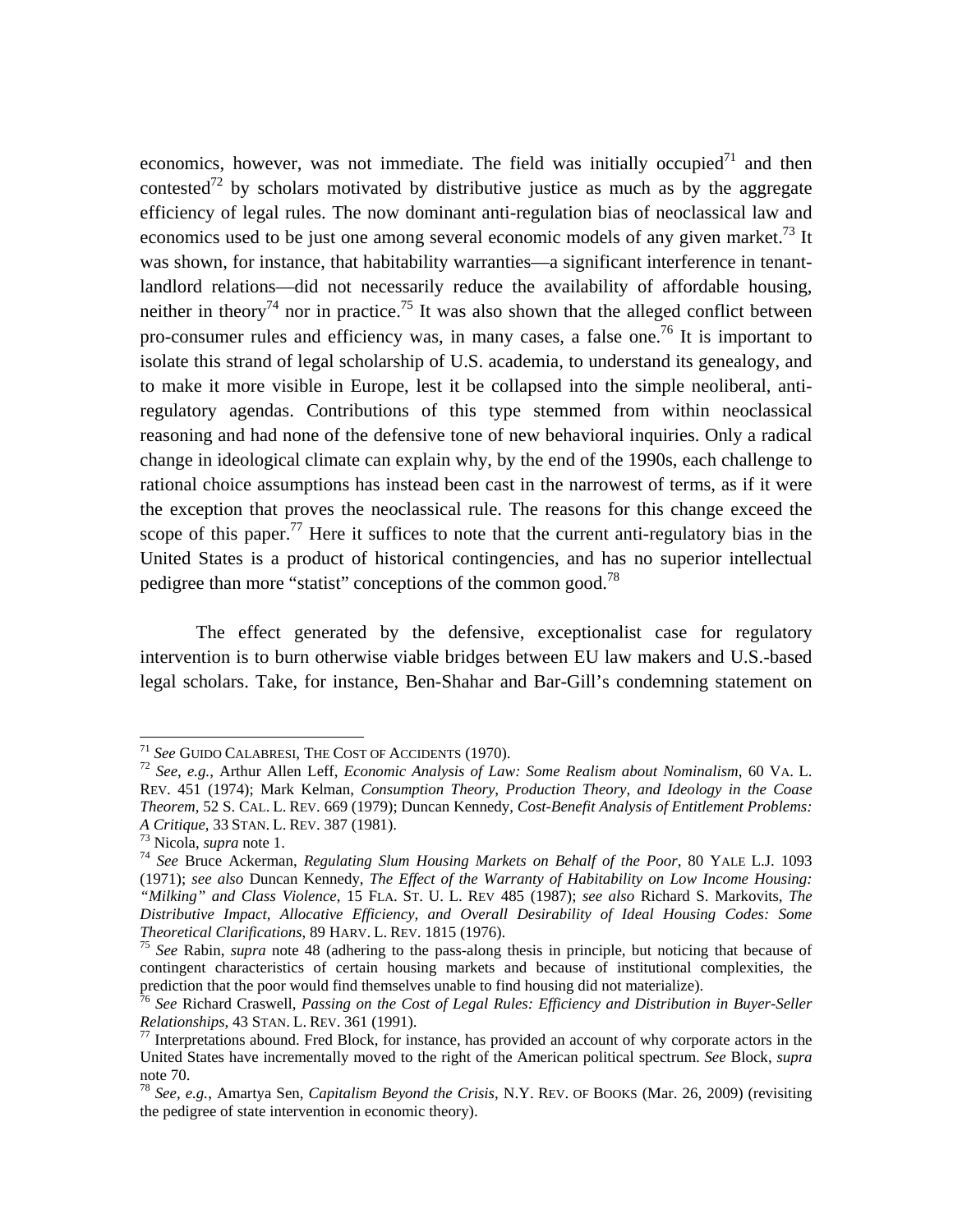mandatory disclosure: "[T]he conventional European disclosure paradigm [adopted by the CESL] reproduces archaic templates that have consistently and irreparably failed."<sup>79</sup>

 This line loudly echoes Ben-Shahar's capillary review of traditional disclosure methods—especially disclosure to consumers via standardized forms, which has been proven to go entirely unnoticed, to be unnecessarily costly, and even to be misleading.<sup>80</sup> It would be easy, therefore, to conclude that disclosure is yet another unnecessary burden imposed by the CESL upon traders, whose cost will eventually be passed along to consumers in the form of higher prices. Indeed, in an ideal and now popular neoclassical model, it is pointless to mandate disclosure, because an optimal amount of communication between sellers and buyers as to product features will be achieved through natural incentives and competitive forces among sellers, or (in the case of dangerous products) by means of common-law negligence standards selectively enforced in court. At first glance, the critique of the CESL's disclosure duties seems to reiterate this well-known refrain. A closer read, however, reveals other, more interesting opportunities for intellectual exchange. Quickly, the authors suggest the possibility of "new paradigm" disclosure duties: "-Very simple, aggregate metrics that consumers can easily understand and compare, like total cost of ownership or satisfaction ratings. - Information that is designed and aimed to facilitate the work of sophisticated intermediaries."<sup>81</sup>

 This line hints at Bar-Gill's convincing plea for imposing disclosure duties on those categories of sellers who have hard data on consumers' use patterns,  $82$  or at Ben-Shahar's attempts to redefine the content of mandated disclosure in ways that really help consumers gain meaningful information. $83$  As always, these suggestions are cast in cautious and market-specific terms,  $84$  but the clear—if brief—message is regulatory in nature. If consumers are not well served by boilerplate warnings on sellers' forms, it is time to invent better ways for keeping them informed. This is a far cry from the neoclassical approach to private law, which notoriously rejects the very idea of redistribution through legal rules and deems the goal of aiding the disadvantaged better

<sup>&</sup>lt;sup>79</sup> Regulatory Techniques, supra note 15, at 110.<br><sup>80</sup> Ben-Shahar & Schneider, *supra* note 43.<br><sup>81</sup> Regulatory Techniques, *supra* note 15, at 119.<br><sup>82</sup> Bar-Gill & Stone, *supra* note 66.<br><sup>83</sup> Ben-Shahar & Schneider, *s* disclosures, it is not in a general sales law like the CESL, but rather in market specific laws and regulations.").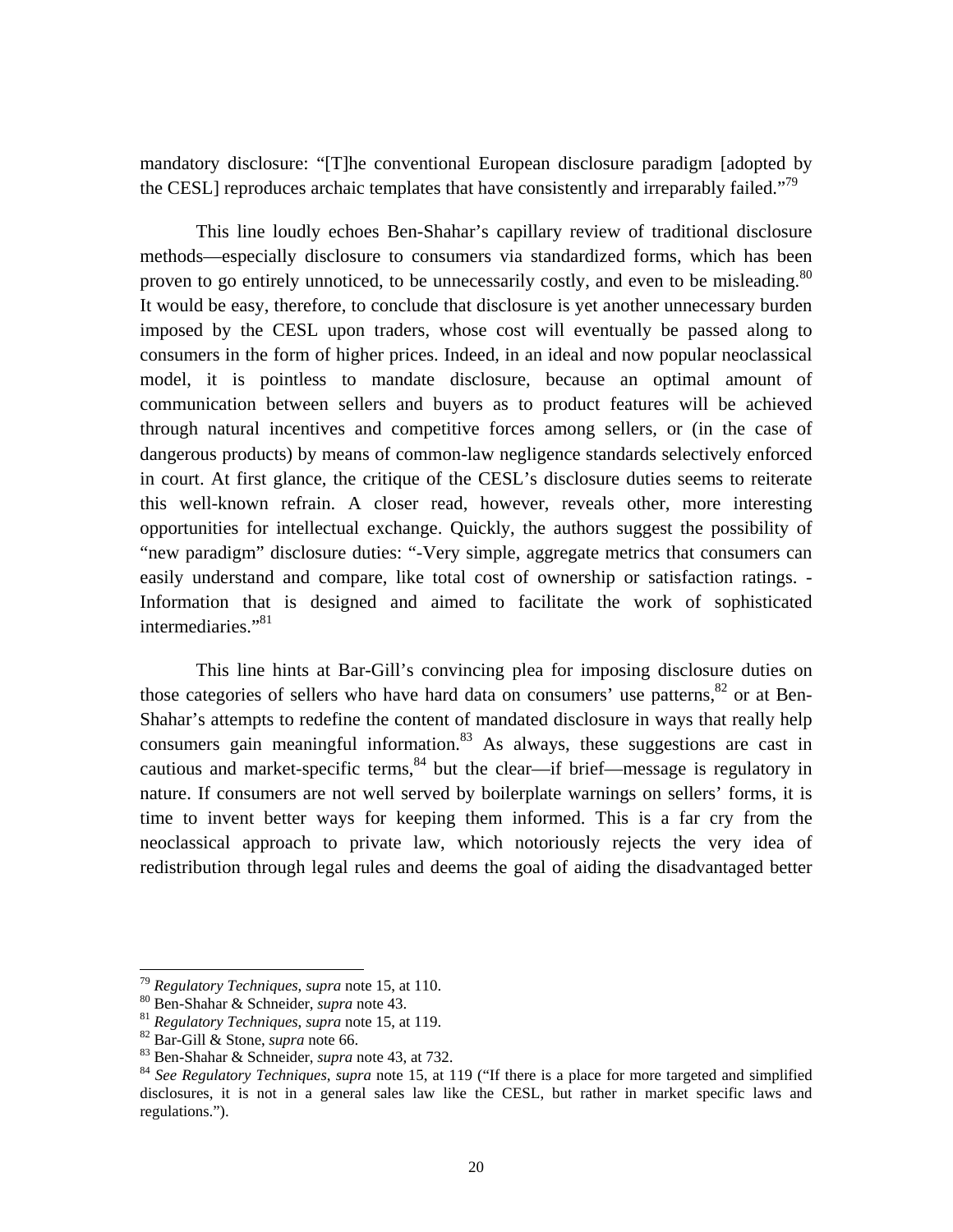served, if necessary, through public law tools such as taxation.<sup>85</sup> As observed above, the neoclassical approach to private law generally tends to disfavor the reduction of private autonomy. It continues to have an extraordinary grip both in the United States and in Europe, tied as it is to neoliberal ideology.<sup>86</sup> European contract law, however, hosts alternative ideological trends that have recently gained scholarly ground, while in the United States alternative voices are currently feeble. European academics traveling to Chicago expect to find resistance to the very idea of redistribution through private law. Against this background, the cautious pro-regulatory stance of these neoclassically trained authors is especially remarkable and instructive. It is important to isolate their principled endorsement of regulation through private law from their skeptical view of two dimensions of the CESL: its thin empirical foundations and its ability to achieve meaningful redistribution via an opt-in instrument.<sup>87</sup>

 When this is done, it becomes clear that behavioral law and economics can provide important support for regulatory projects inspired by social justice ideals. And in an intellectual environment that places a lighter burden of proof on regulators, behavioral insights may really carry the day.

#### VI. PRIVATE LAW, SOCIAL JUSTICE AND REDISTRIBUTION

 A distributive justice question pervades, silently, the entire Bar-Gill and Ben-Shahar paper. Are the pro-consumer rules contemplated by the CESL proposal truly progressive? This is a question that traditional law and economics scholars tend to deem only rhetorical and to answer, intuitively, in the negative. But through the lens of behavioral economists, the question becomes real and has no predetermined answer: given what is known of a specific market, who will really benefit or suffer from a changed regime of private autonomy? Professor Bernstein's skepticism about our understanding of Europe's myriad socio-economic realities contributes to the empiricists' anxiety.

 This quintessentially realist question has become crucial, among progressive EU intellectuals, in the aftermath of a set of decisions by the Court of Justice of the EU, all

<sup>85</sup> *See, e.g.*, Louis Kaplow & Steven Shavell, *Why the Legal System is less Efficient than the Income Tax in Redistributing Income*, 23 J. LEGAL STUD. 667 (1994); *contra* Christine Jolls, *Behavioral Economics*  Analysis of Redistributive Legal Rules, 51 VAND. L. REV. 1653 (1998).<br><sup>86</sup> COLLIN CROUCH, THE STRANGE NON-DEATH OF NEOLIBERALISM (2011).<br><sup>87</sup> See Regulatory Techniques, supra note 15, at 125 ("The more the optional law pul

consumer protection, and sets it beyond the levels existing in most Member States, the less often the proposed law would be chosen and less uniformity would ensue.").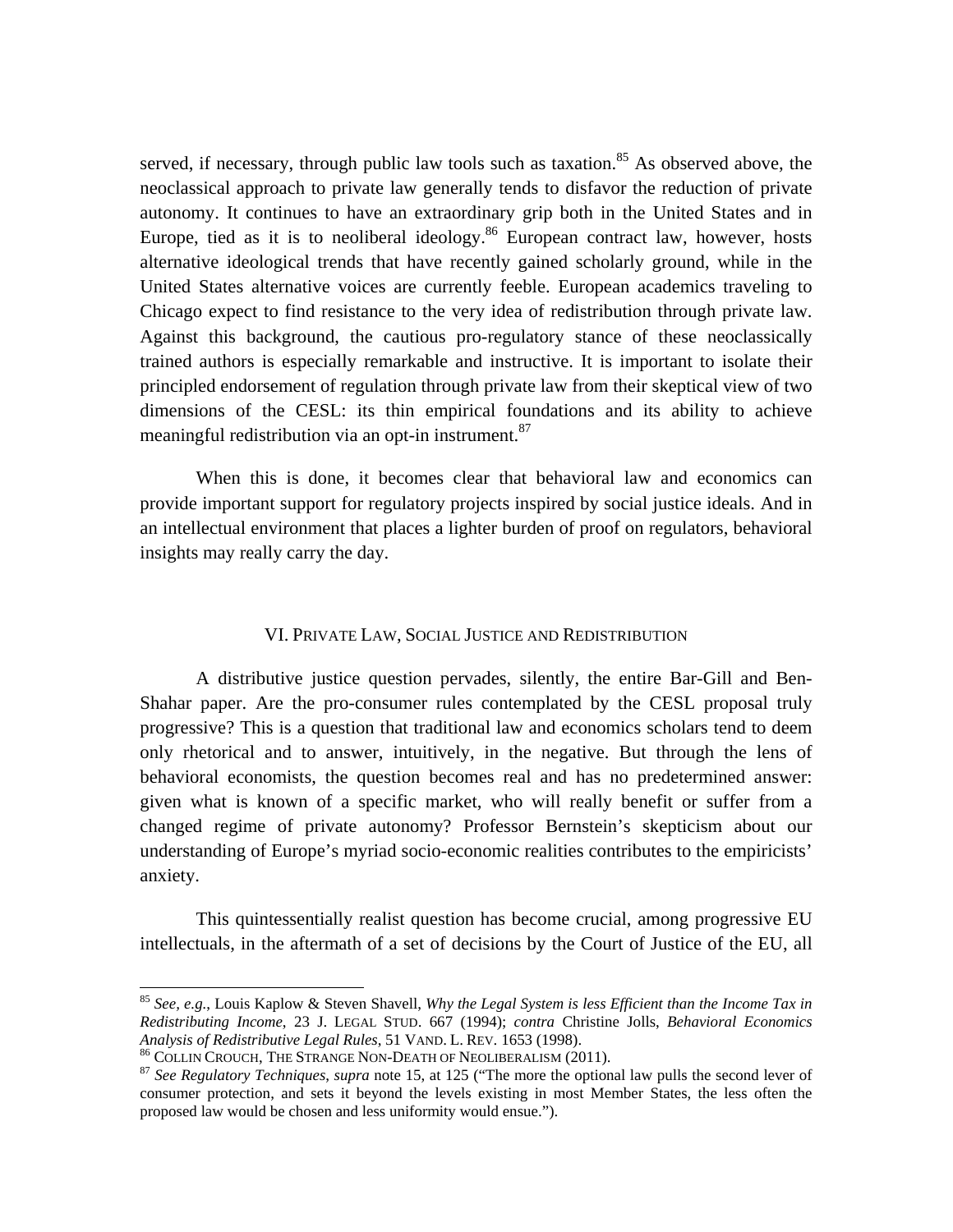concerning significant wage differentials among workers in old and new EU Member States.<sup>88</sup> In the especially iconic judgment known as *Viking*, the Court was faced with a conflict between industrial action and market freedoms—in this case, the freedom of Viking, a ferry operator based in Finland, to change its vessels' flag from Finnish to Estonian, so as to evade Finnish union control over its workers' wages. Viking's decision to reflag had prompted collective action both within Finland and internationally, and Viking, invoking its freedom of establishment, had requested that imminent strikes be enjoined. The Court held that the right to strike could not be exercised disproportionately, and that international collective action intended to impede Viking's freedom to reflag could not be justified under EU law.<sup>89</sup> This decision acknowledged that low wages and weak labor rights are a source of comparative advantage for new Member States' businesses. The 2004-2007 enlargement of the Union would necessarily bring into question the status of labor rights in Nordic and western Member States.

 The case generated much anxiety in pro-labor circles. To be sure, nobody on the left of the political spectrum would object to the idea of redistributing some wealth from healthier economies to the periphery of the Union. What was—and continues to be upsetting is the fact that the particular redistribution enabled by decisions of the *Viking* type moves wealth away from the workers of State A to the worse-off nationals of State B, and at the same time allows the employers of State A to stay in profitable business. In so far as, within State A, employers as a class are better off than workers, the type of redistribution enabled by *Viking* is starkly regressive.<sup>90</sup> *Viking*'s deregulatory effects, seemingly virtuous on distributive grounds, fail the realist test in a multi-state context.

 The pro-labor tone of this critique should not prevent us from noticing how similar it is to questions raised in the United States by law and economics scholars in matters of regulated private autonomy. Just like *Viking*'s endorsement of economic freedom for businesses, the imposition of regulatory constraints upon sellers may seem inspired by good intentions, but given the socio-economic asymmetry of present-day Europe, it may actually steer wealth away from the wrong place. Imagine, for instance, the following simple scenario: as a result of uniform sales rules, sellers in State B become

<sup>88</sup> Case C-346/06, Rüffert v. Land Niedersachsen, 2008 E.C.R. I-1989; Case C-319/06, Comm'n v. Luxembourg, 2008 E.C.R. I-4323; Case C-341/05, Laval un Partneri Ltd. v. Byggnadsarbetareforbundet, 2007 E.C.R. I-11767; Case C-438/05, Int'l Transp. Workers' Fed'n v. Viking Line ABP, 2007 E.C.R. I-10779 [hereinafter *Viking*].

<sup>89</sup> *Viking*, *supra* note 88, para. 88 ("[I]n relation to the collective action seeking to ensure the implementation of the policy in question pursued by ITF[, an international association of seamen], it must be emphasised that, to the extent that that policy results in shipowners being prevented from registering their vessels in a State other than that of which the beneficial owners of those vessels are nationals, the restrictions on freedom of establishment resulting from such action cannot be objectively justified.").

<sup>90</sup> Alexander Somek, *From Workers to Migrants, From Distributive Justice to Inclusion: Exploring the Changing Social Democratic Imagination*, 18 EUR. L.J. 711 (2012).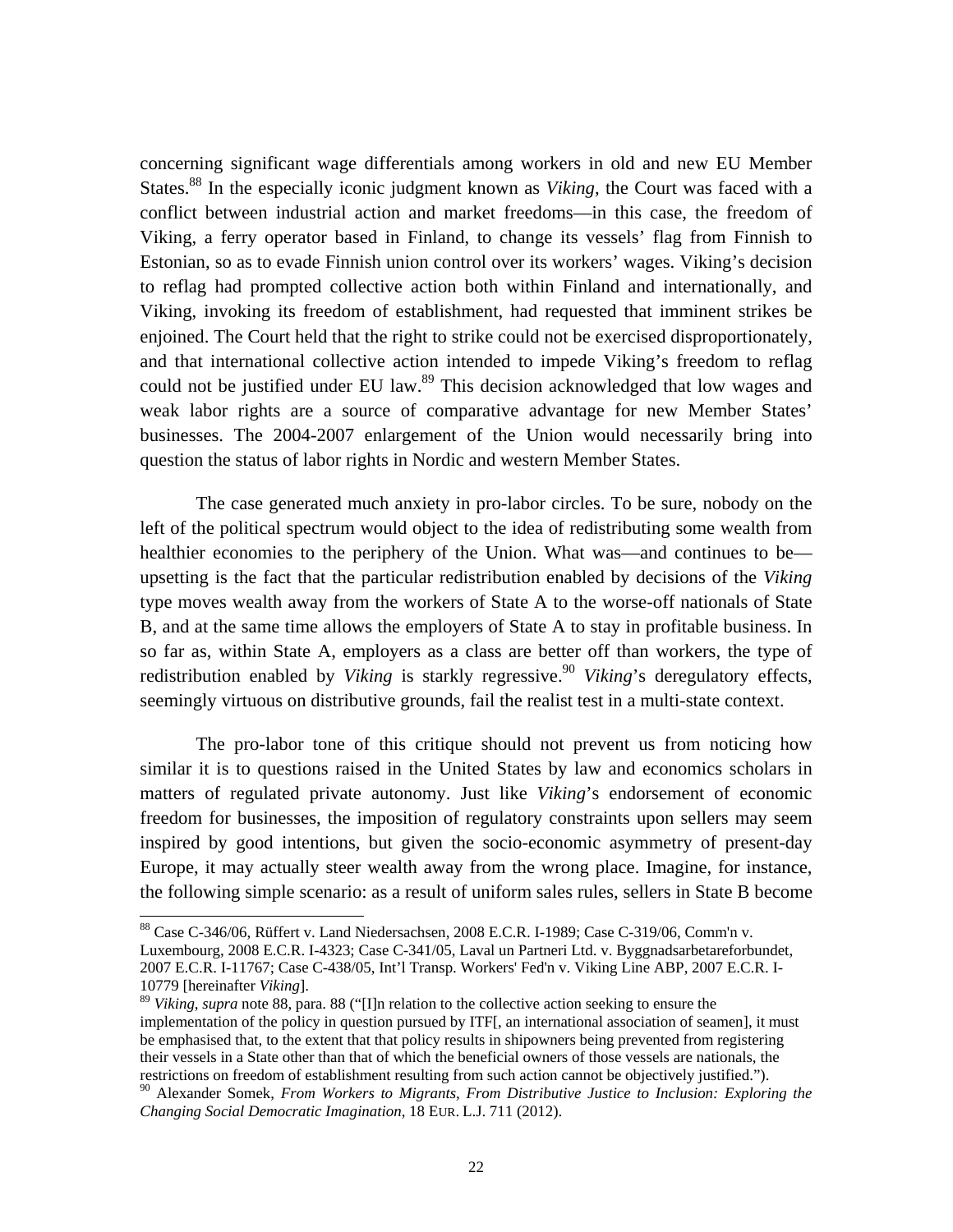subject to the same degree of costs as sellers in State A, but their ability to pass these costs on to consumers is much lower: their brands—given consumer biases—are less appealing; if they charged higher prices, consumers would not buy from them. Their margin of profit is thereby reduced and would only be made up by increased sales volume if consumers truly valued the increase in post-sale remedies caused by the new law (an effect that cannot be taken for granted). In the end, consumers everywhere may be better off, but the sellers who have contributed to consumers' overall welfare are those of State B only. In so far as they are, by definition, of lower economic status compared to sellers in State A, the transfer of wealth that derives from sales law uniformity is of the regressive type. $91$ 

To be sure, this type of inquiry has often been used for deregulatory purposes,  $92$ but this should not lead us to discard its entire methodology. There are excellent examples of distributive analysis informed by empirical findings and applied to regulatory constraints upon private autonomy.<sup>93</sup> The analysis may well yield proregulatory prescriptions or sound fine-tuning advice. When there is no predetermined answer, it may be foolish to withhold the question. And the relative scarcity of empirical studies in the European legal tradition is no reason to disregard the implications of intuitive models.

 Just as we duly question, in theory and in practice, the distributive effects of such pro-market rulings as *Viking*, we should investigate the distributive impact of proconsumer rules. The plea for pragmatic impact assessment, which is central to the American critique, should not be ignored in Europe either. Europe may not be able, at present, to produce the sort of fine-grained empirical analysis that has come to be required in behavioral economics circles. Nonetheless, Europe cannot and should not continue to ignore, by design, the impact on the ground of its private-law

<sup>91</sup> For a rare discussion of such issues, see Antonina Bakardjieva Engelbrekt, *The Impact of EU Enlargement on Private Law Governance in Central and Eastern Europe: The Case of Consumer Protection*, *in* MAKING EUROPEAN PRIVATE LAW 98 (Fabrizio Cafaggi & Horatia Muir-Watt eds., 2010).

<sup>92</sup> *See* Jonathan Klick & Thomas Stratmann, *Subsidizing Addiction: Do State Health Insurance Mandates Increase Alcohol Consumption?*, 35 J. LEGAL STUD. 175 (2006). Note that Jonathan Klick, Professor of Law at the University of Pennsylvania Law School, holds the part-time Erasmus Chair of Empirical Legal Studies at Erasmus Law School, in the heart of Europe.

<sup>&</sup>lt;sup>93</sup> Christine Jolls looked at another form of regulation of private exchange—namely, the ADA'a mandate upon employers to accommodate workers with disabilities. Jolls produced a refined model of post-ADA employment, corroborated by data. This study by no means concluded that the prohibition of disability discrimination hurt the very people it meant to protect. On the contrary, it found that the relevant mandates were (at least in part) desirable on redistributive grounds, and that neoclassical predictions of doom in ADA matters were largely misplaced. *See* Christine Jolls, *Accommodation Mandates*, 53 STAN. L. REV. 223 (2000).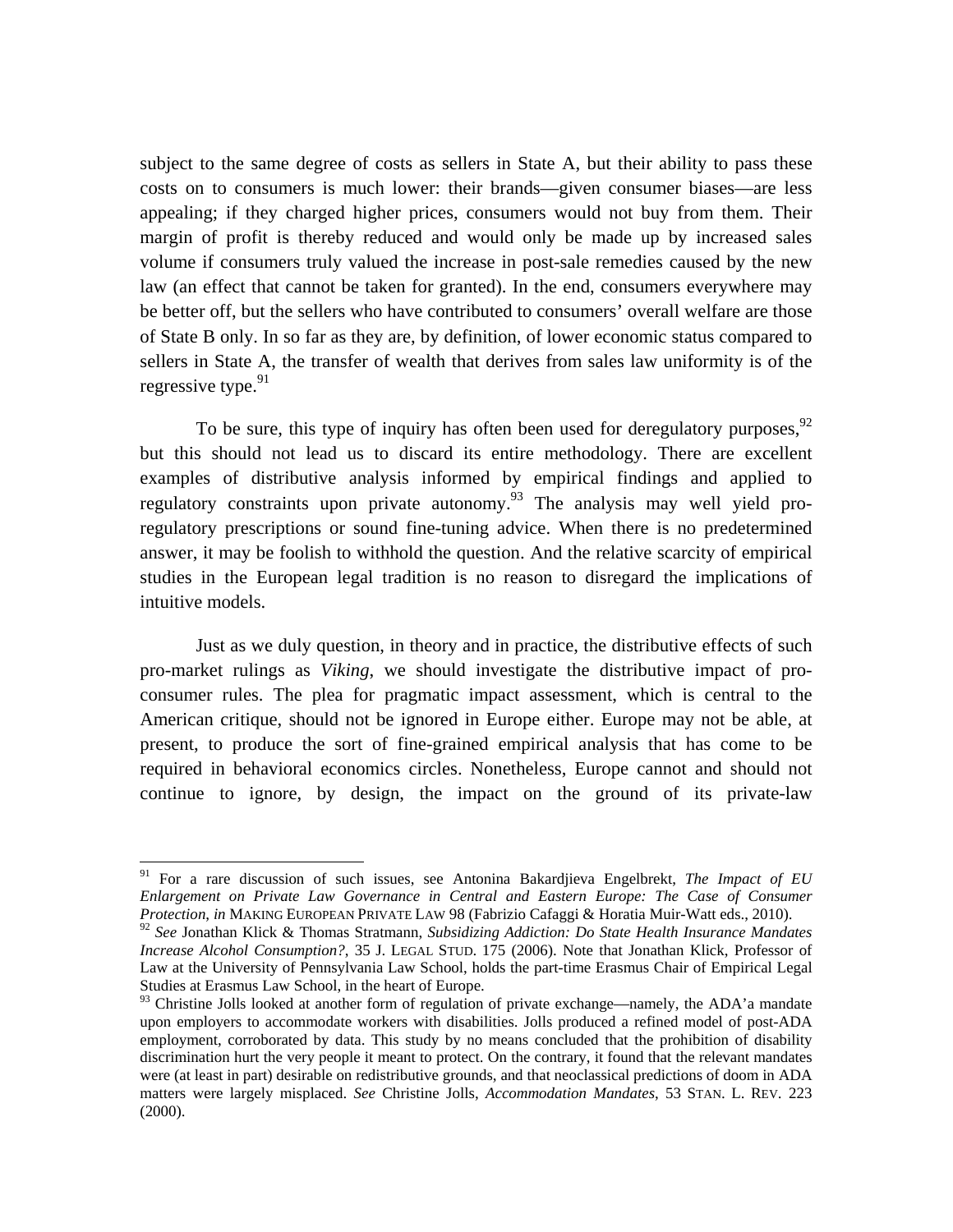harmonization.<sup>94</sup> To be sure, even if the outcome of the inquiry reveals regressive effects at any level, the result need not be (*pace* Richard Epstein) the "tamping down" of the whole pro-consumer agenda. $95$  It may very well be that EU-wide contract rules should continue to reflect uniform values such as the protection of weaker parties or the sanctity of post-sale remedies. It would be important, however, to include in the architecture of reform elements of compensation or reparation for those who stand to lose disproportionately from an otherwise desirable regulatory intervention.

 The template for such reparations is to be found in the rich economic and philosophical foundations of systems theory, postcolonial studies and development economics. Just like the harmonization of private-law rules, the stipulation of worldwide labor and environmental standards may impose heavier burdens on developing countries. It is important to be cognizant of such burdens in designing uniform rules, not because standards should be eliminated, but rather because they should be embedded in comprehensive and compensatory trade regimes.<sup>96</sup>

#### VII. CUSTOMIZING BEHAVIORAL INQUIRY

 It is time to turn to the possibilities that behavioral law and economics—a discipline in its infancy in Europe—could open up for European law and policy makers. The very spirit of empiricism demands that we develop modes of exploration that the U.S. camp of behavioral studies has not yet elaborated, and that may be particularly suited for the project of regulating EU markets. It is also important to remember that thick qualitative evidence may be, in certain pockets of Europe, the best that we can assemble. As observed above, in an intellectual environment less prone to neoclassical bias, a combination of credible theoretical models and detectable corroborating data should suffice to rebut the presumption that markets can self-heal.

 Predictably, behavioral economics has already gained official status within SANCO, the Directorate General of the Commission responsible for health and consumer protection. A link on its website takes visitors to a page that explains the methodology of

<sup>94</sup> *See,* for clever examples of such inquiries, Alexander Somek's analyisis of *Viking* (*supra* note 88), and Fernanda Nicola's discussion of *Bidar* in *Invisible Cities in Europe*, 35 FORDHAM INT'L L.J. 1282 (2012).

<sup>&</sup>lt;sup>95</sup> Epstein, *supra* note 13, at 210.<br><sup>96</sup> For example, a conceptual model for such compensatory mechanisms can be found in generalized systems of preferences (GSP) conditioned on compliance with common international labor standards (CLS). *See* MICHAEL J. TREBILCOCK ET AL., THE REGULATION OF INTERNATIONAL TRADE 738-40 (4th ed. 2013).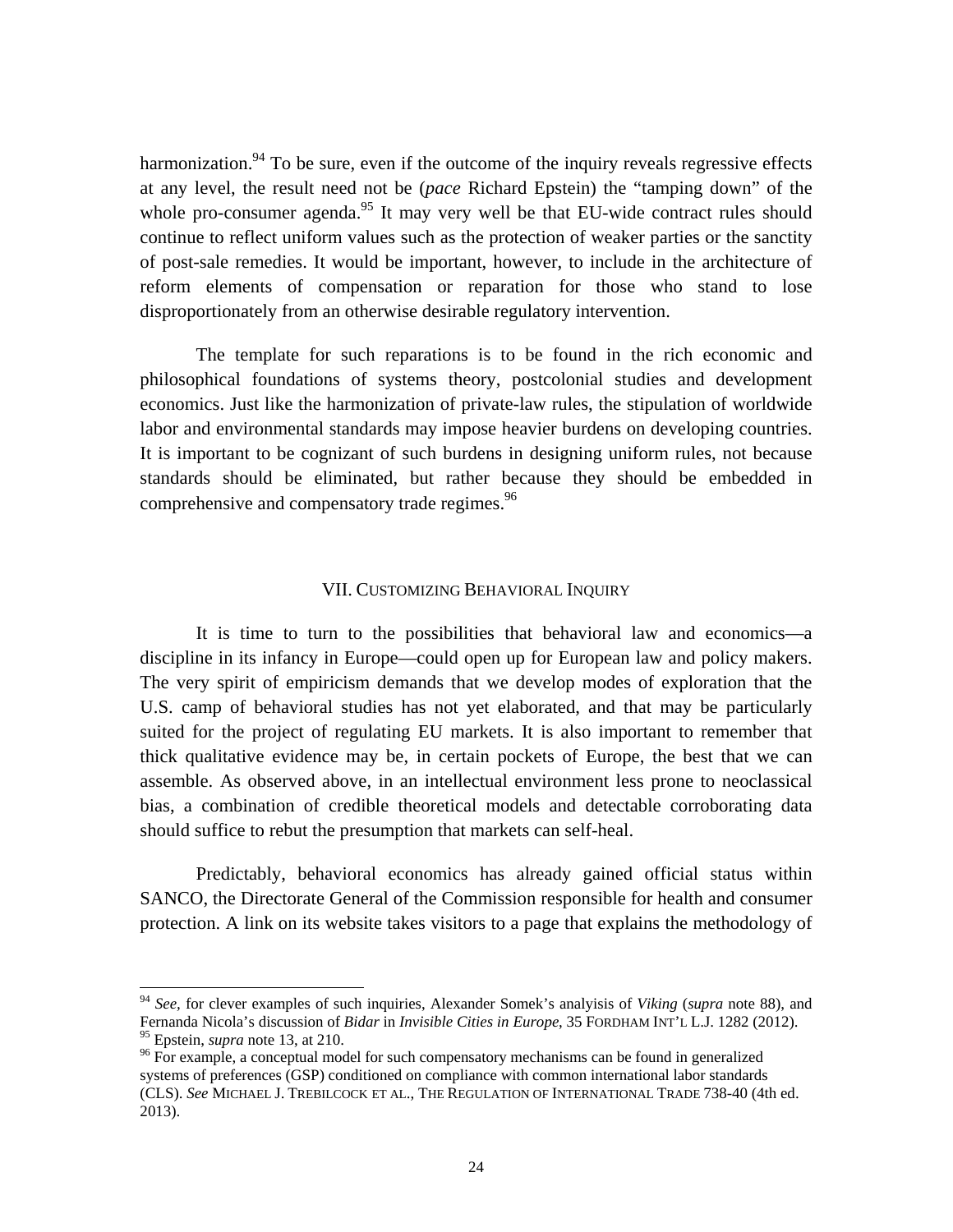behavioral economics.<sup>97</sup> On the same page, there are links to market-specific studies, such as online shopping for household appliances, energy, or meat, and data keep coming. $98$ 

 Unsurprisingly, in those data the Commission finds systematic proof that its action is badly needed towards the goal of facilitating cross-border trade: a recent issue of the Consumer Markets Scoreboard reveals, for instance, that e-commerce in the European Union "remains largely domestic despite the clear potential in terms of choice and savings across borders."<sup>99</sup>

 Notice, however, that the Commission's findings generalize broadly. Buying online domestically may indicate two very different things. In states where local brands enjoy a high reputation, domestic on-line sales simply mean that consumers continue to cling to such brands and to prefer them over cheaper imports. In states with poorer socioeconomic standing, whose local brands are insignificant and whose traders sell mostly through physical channels of distribution, buying online within state borders may indicate a preference for foreign brands, made locally available by foreign commercial presence.100 All these circumstances—the superiority of western brands in the eyes of European consumers, the relative ability or willingness to embrace on-line trade as opposed to local shopping in different parts of the EU, the one-way move of Western traders and brands to Eastern Europe, and the ability to segment markets thanks to consumer biases $101$ —are hardly visible, and so remain a vastly underestimated source of additional economic imbalance.<sup>102</sup>

 The result of this extensive blind spot in the Commission's analysis of EU markets is somewhat paradoxical. The making of uniform private-law rules for the entire European market—seemingly a regulatory project—shares a basic assumption of *laissez* 

<sup>97</sup> *Behavioral Economics*, EUROPEAN COMMISSION,

http://ec.europa.eu/consumers/behavioural\_economics/index\_en.htm (last visited on Dec. 7, 2012). <sup>98</sup> *Health & Consumers: Consumer Research*, EUROPEAN COMMISSION,

http://ec.europa.eu/consumers/consumer\_research/index\_en.htm (last visited on Dec. 7, 2012). <sup>99</sup> *Health & Consumers: Consumer Conditions Scoreboard, 7th Edition* (May 2012), EUROPEAN

COMMISSION, *available at* http://ec.europa.eu/consumers/consumer\_research/editions/cms7\_en.htm. 100 Jared Salter, *From Karl Marx to Trademarks*, BRANDCHANNEL (June 19, 2006),

http://www.brandchannel.com/brand\_speak.asp?bs\_id=140. Important insights in consumer-side discrimination can be found in Janja Hojnik, *Free Movement of Goods in a Labyrinth: Can Buy Irish Survive the Crises?* 49 COMMON MKT. L. REV. 291 (2012).<br><sup>101</sup> *See* Ian Ayres et al., *To Insure Prejudice: Racial Disparities in Taxicab Tipping*, 114 YALE L.J. 1613

<sup>(2005) (</sup>investigating patterns of consumer-side discrimination).

<sup>&</sup>lt;sup>102</sup> Kukovec, *supra* note 16, at 5 ("[M]any goods, not just luxury goods, are cheaper in 'Eastern' Europe than in 'Western' Europe. Western European companies are able to segment markets and dump goods in Eastern Europe, where the price elasticity of demand is higher due to lower purchasing power, thus undercutting Eastern European competition. [. . . Goods] dumping has enormous potential to harm the periphery's industry and level of employment.").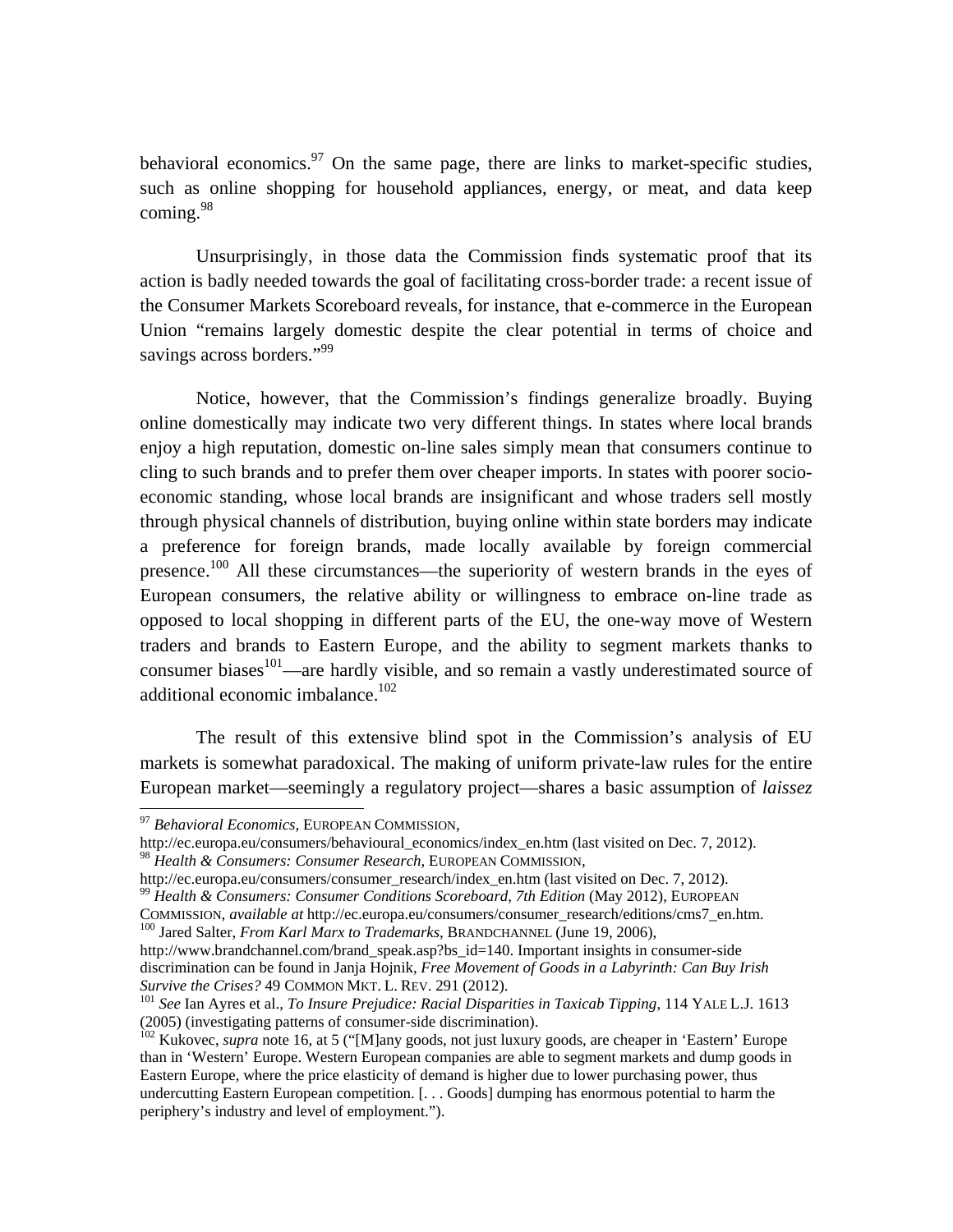*faire*, namely an indifference to the socio-economic disparities of all market actors. One can only hope that the progressive refinement of market analysis may bring to the fore both intended and unintended consequences of private-law harmonization.

 Some authors would question *a priori* the relevance of this style of investigation to the making of EU private law. Europe, it has been argued, needs uniform rules that embrace the value of consumer protection, care for the weaker parties, and are structured so as to curb the abuses of large manufacturers against individual and isolated buyers. If these are the stated rules of private interaction, the argument continues, these values will "trickle up" and eventually lead to a socially sensitive vision of EU governance.<sup>103</sup> The code should set the tone for an overall decent European polity, even though the uniformity of private-law rules across Europe may pose inconveniences of other type. Besides—the argument often goes—the very embrace of economic jargon is tainted with pro-efficiency bias. It frames political discussions in utilitarian terms and eventually falls prey to neoliberal agendas.<sup>104</sup> The revival of the work of Karl Polanyi in contemporary EU private-law literature reveals this fear of contagion from exposure to economic iargon.<sup>105</sup> Whither markets? Wouldn't the project of European integration rather benefit from a suspension of market assumptions? The exception carved in primary EU law for services of general economic interest is a most dramatic example of resistance to the tyranny of commodification. The wave of political activism against the draft Bolkenstein directive on cross-border services had the same flavor—a desire to turn the tables away from neoliberalism and counteract the gravitational pull of economic logic.<sup>106</sup>

 This chasm between "market talk" and social justice parlance is the result of a historically contingent appropriation of economic discourse by a particular type of intellectual and political worldview. Given this ideological quasi-monopoly, it is natural for social justice advocates to experience alienation when exposed to the mantra of markets' principled efficiencies. It is, however, a scholarly and strategic mistake to take the chasm at face value. The Chicago conference reveals the presence of a lively and solid strand of law and economics inquiry that goes beyond neoclassical economics and asks the very same questions Europe should ask itself. The proposed CESL, just as the

<sup>103</sup> *See, e.g*., COLLINS, *supra* note 28; Kennedy, *supra* note 28, at 7. 104 *See, e.g.*, *Ugo Mattei, A Theory of Imperial Law: A Study on U.S. Hegemony and the Latin Resistance*, 10 IND. J. GLOBAL LEGAL STUD. 383 (2003). <sup>105</sup> *See* Michelle Everson & Christian Joerges, *Reconfiguring the Politics-Law Relationship in the* 

*Integration through Conflicts-Law Constitutionalism*, 18 EUR. L.J. 644 (2012); *see also* Marija Bartl, *Legitimacy and European Private Law* (2012) (unpublished doctoral thesis, European University Institute) (on file with author).

<sup>106</sup> *See* Amandine Crespy, *When "Bolkestein" is Trapped by the French Anti-liberal Discourse: A Discursive-Institutionalist Account of Preference Formation in the Realm of European Union Multi-Level Politics*, 17 J. EUR. PUB. POL'Y 1253 (2010).